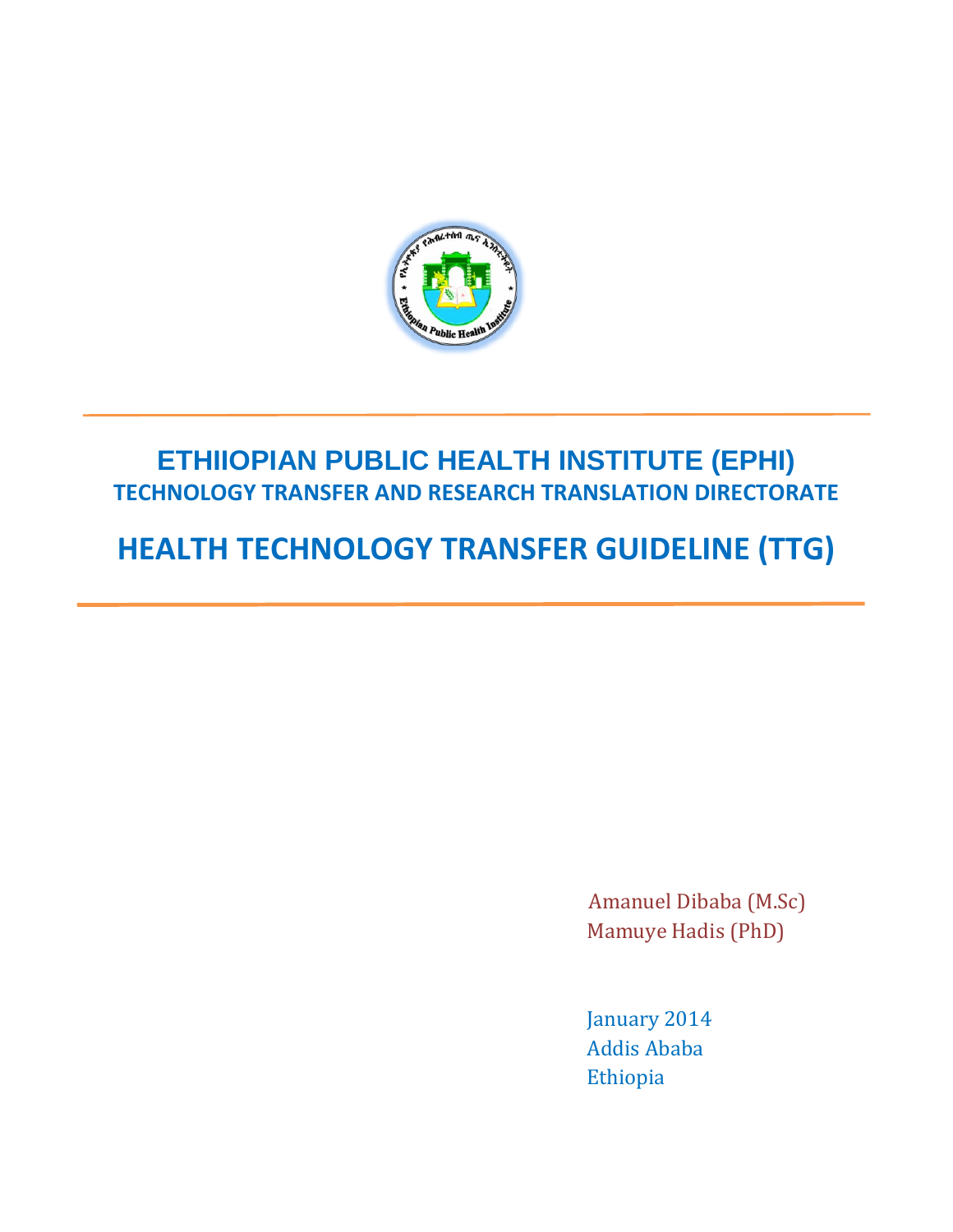# **TABLE OF CONTENT**

|    | 1. BACKGROUND                                                                                                                                                                                                                       | <b>PAGE</b> |  |  |  |  |  |
|----|-------------------------------------------------------------------------------------------------------------------------------------------------------------------------------------------------------------------------------------|-------------|--|--|--|--|--|
|    | 1.1. The Technology Transfer & Research Translation Directorate at EPHI                                                                                                                                                             |             |  |  |  |  |  |
|    |                                                                                                                                                                                                                                     |             |  |  |  |  |  |
|    | 1.1.2. Objective of the guideline <i>manual content of the suite</i> and the suite of the guideline manual content of the suite of the guideline manual content of the guideline manual content of the guideline manual content of  |             |  |  |  |  |  |
|    | 1.1.3. Scope of the guideline <b>contained a container and a container a container a container and a container a</b>                                                                                                                |             |  |  |  |  |  |
|    |                                                                                                                                                                                                                                     |             |  |  |  |  |  |
|    |                                                                                                                                                                                                                                     |             |  |  |  |  |  |
|    | 1.2.2. Benefit of Technology Transfer <b>Manual</b> 2.2.2. Benefit of Technology Transfer                                                                                                                                           |             |  |  |  |  |  |
| 2. | <b>TECHNOLOGY TRANSFER PROCESS AT EPHI</b>                                                                                                                                                                                          |             |  |  |  |  |  |
|    |                                                                                                                                                                                                                                     |             |  |  |  |  |  |
|    |                                                                                                                                                                                                                                     |             |  |  |  |  |  |
|    |                                                                                                                                                                                                                                     |             |  |  |  |  |  |
|    |                                                                                                                                                                                                                                     |             |  |  |  |  |  |
|    |                                                                                                                                                                                                                                     |             |  |  |  |  |  |
|    | 2.4. Marketing to find a licensee manufacture and the state of 10                                                                                                                                                                   |             |  |  |  |  |  |
|    |                                                                                                                                                                                                                                     |             |  |  |  |  |  |
|    |                                                                                                                                                                                                                                     |             |  |  |  |  |  |
|    | 2.5. Licensing Intellectual Property (Invention) <b>manual contract and all 2.5.</b> Licensing Intellectual Property (Invention)                                                                                                    |             |  |  |  |  |  |
|    | 2.6. Commercialization 2.6. Commercialization 2.5. Page 12                                                                                                                                                                          |             |  |  |  |  |  |
|    |                                                                                                                                                                                                                                     |             |  |  |  |  |  |
|    | 2.8. Revenue distribution <i>manual contraction</i> and the set of the set of the set of the set of the set of the set of the set of the set of the set of the set of the set of the set of the set of the set of the set of the se |             |  |  |  |  |  |
|    |                                                                                                                                                                                                                                     |             |  |  |  |  |  |
|    |                                                                                                                                                                                                                                     |             |  |  |  |  |  |
| 3. | <b>TECHNOLOGY TRANSFR FROM ABROAD</b>                                                                                                                                                                                               |             |  |  |  |  |  |
|    |                                                                                                                                                                                                                                     |             |  |  |  |  |  |
|    | 3.2. Conducting Technology Assessment manufactured and the conducting Technology Assessment manufactured and the conduction of 14                                                                                                   |             |  |  |  |  |  |
|    |                                                                                                                                                                                                                                     |             |  |  |  |  |  |
|    | REFERENCE EXAMPLE THE REFERENCE CONTRACT THE REFERENCE THE RESERVE OF THE RESERVE OF THE RESERVE OF THE RESERVE OF THE RESERVE OF THE RESERVE OF THE RESERVE OF THE RESERVE OF THE RESERVE OF THE RESERVE OF THE RESERVE OF TH      |             |  |  |  |  |  |
|    |                                                                                                                                                                                                                                     |             |  |  |  |  |  |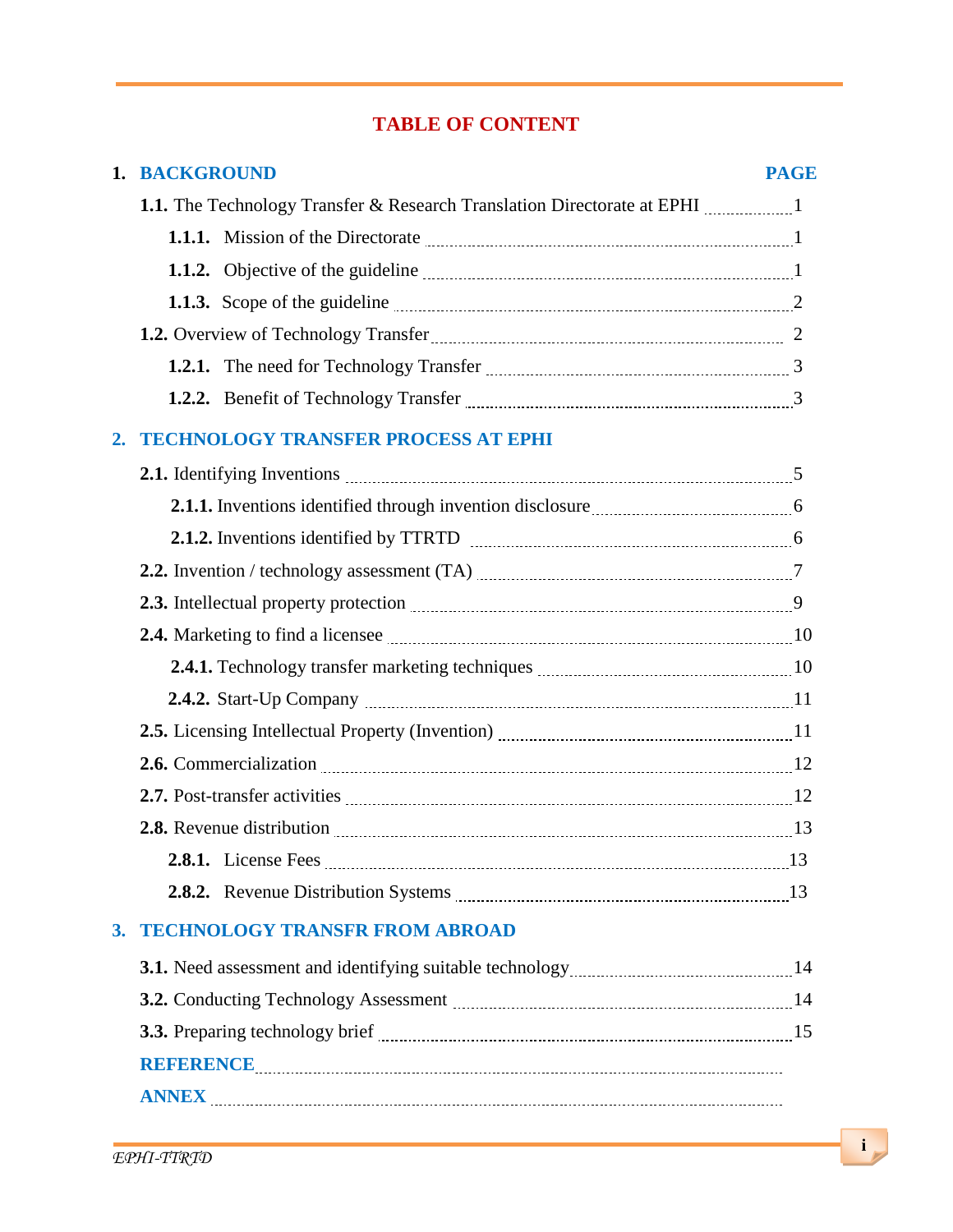# LIST OF ACRONYMS

- EPHI Ethiopian Public Health Institute
- GTP Growth and Transformation Plan
- IP Intellectual Property
- LMICs Low and Middle Income Countries
- MDG Millennium Development Goal
- TA Technology Assessment
- TT Technology Transfer
- TTRTD Technology Transfer and Research Translation Directorate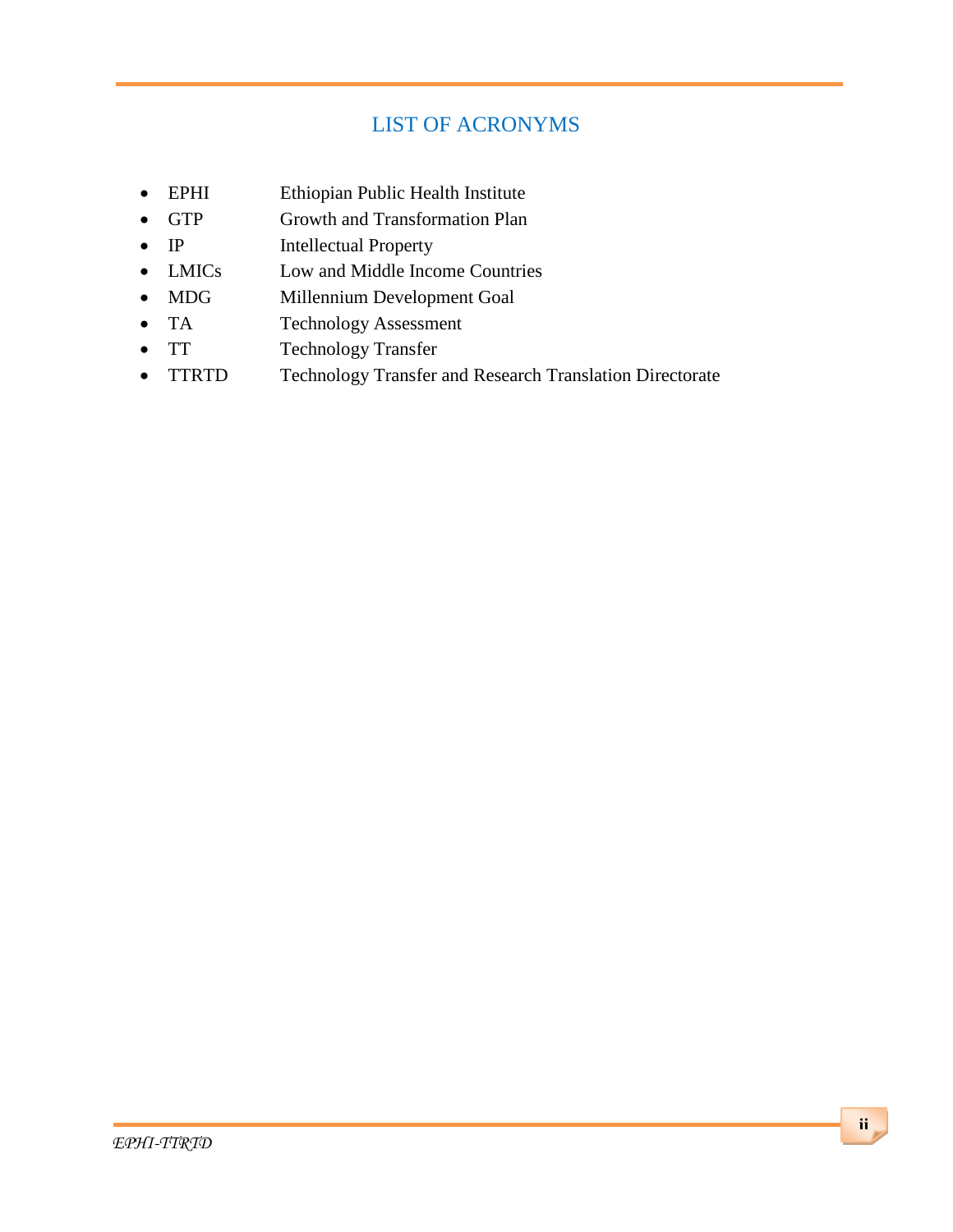# **INTRODUCTION**

Technology Transfer is an important means by which developing countries gain access to technologies that are new to them.

Transfer of technology from either local research institutions and laboratories or from the developed nations to developing countries is vital to speed up the pace of economic development and modernization particularly in low and middle income countries (LMICs).

Ethiopia as a developing country has a plan to realize industry lead growth and transformation. Beyond local research inventions and technology innovations there are various foreign technologies which can be used to foster the industry lead growth and transformation.

In order for the health sector to play an important role in realizing the growth and transformation plan of the country and the millennium development goals the role of technology transfer (both indigenous and foreign technologies) cannot be over emphasized.

To speed up this process there is a need for technology transfer guideline to guide the transfer process. Therefore, based on the mandate given to Ethiopian Public Health Institute (EPHI) by the council of ministers regulation number 301/2013, this guide line is prepared by EPHI, TTRTD. To prepare this guideline existing technology transfer documents of different universities were reviewed. Beside this consultation of experts and peer review were undertaken.

Hence this guideline aims to help develop more effective mechanisms in health technology transfer. It is divided into two parts; the first part addresses issues of local technology transfer. While the second part (section 3) deals with foreign technology transfer. In addition this document also contains three annexes- annex I - invention disclosure form, annex II - Guidelines for Processing a New Invention Disclosure and annex III License Agreement.

It is worth noting that this guideline will be reviewed regularly and complemented with more specific provisions as the need arises.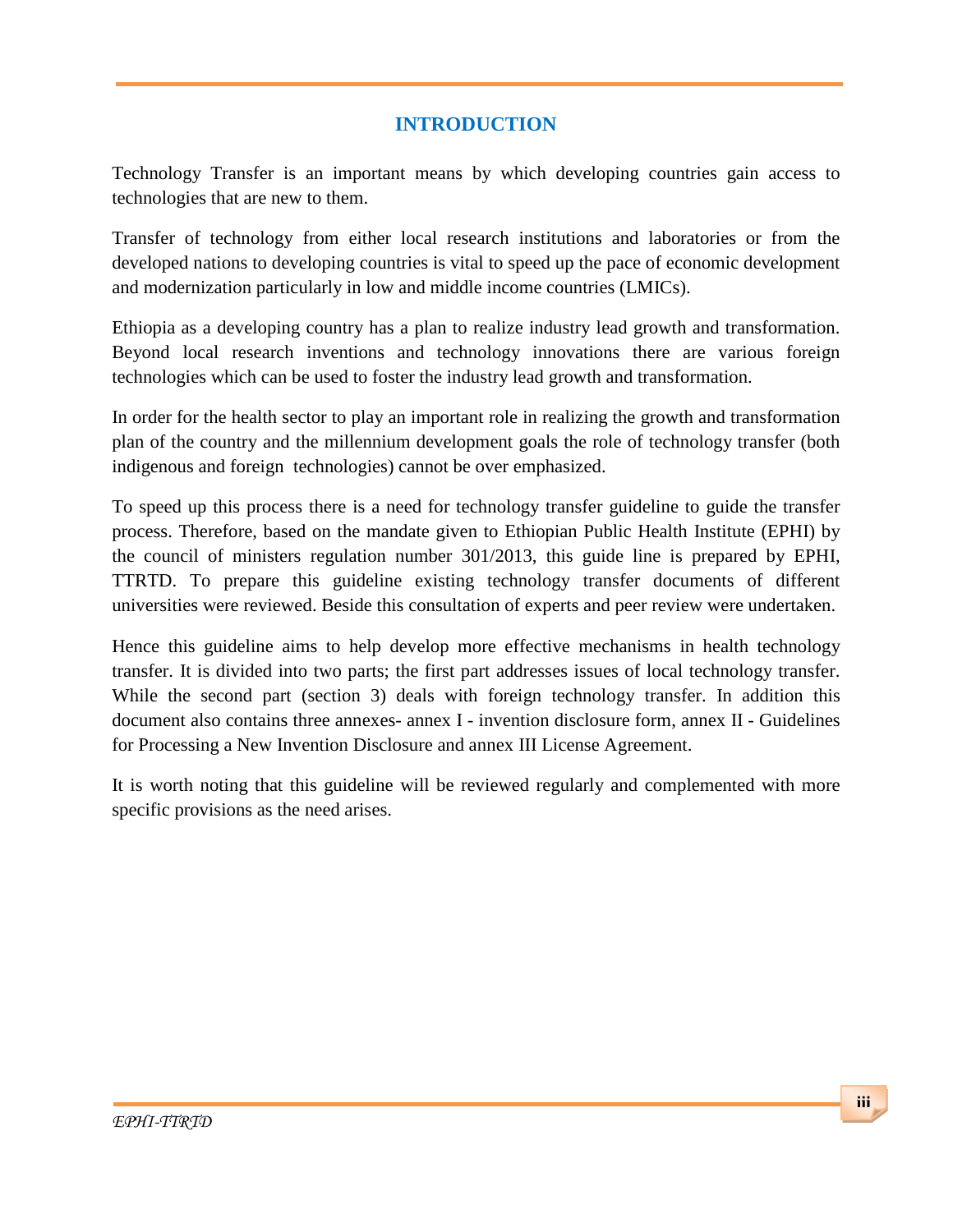# **1. BACKGROUND**

#### **1.1. THE TECHNOLOGY TRANSFER & RESEARCH TRANSLATION DIRECTORATE AT EPHI**

Many companies, universities and governmental organizations nowadays have an "Office of Technology Transfer" dedicated to identifying findings which have potential commercial values to ultimately commercialize them. In light of this, EPHI's Technology Transfer and Research Translation Directorate (TTRTD) was established in 2009 to contribute to the improvement of the health of Ethiopians through technology transfer and research translation.

# **1.1.1. Mission of the Directorate**

• To contribute to the improvement of the health of Ethiopians through technology transfer and research translation.

In line with this mission the following are some of the objectives of TTRTD

- Initiating and promoting of technology transfer in the health sector make potential partners aware of the technology and technical capabilities available
- Identifying and assessing innovations/technologies that may have potential commercial applications
- Identifying potential markets and partners
- Identifying and evaluating transfer method that best suit to the technology, the market, and the partners involved
- Negotiating technology transfer agreements
- Participate in programs designed to facilitate or stimulate the transfer of technology for the benefit of the public.

# **1.1.2. Objective of the Guideline**

# **1.1.2.1. The General Objective:**

The general objective of this guideline is to provide directions about technology transfer process and services available for inventors/innovators/researchers by addressing the basic considerations needed for a successful technology transfer in the health sector of the country.

# **1.1.2.2. The Specific Objectives include:**

- To describe the technology transfer process at TTRTD
- To describe issues in technology assessment
- To describe licensing, commercialization and revenue distribution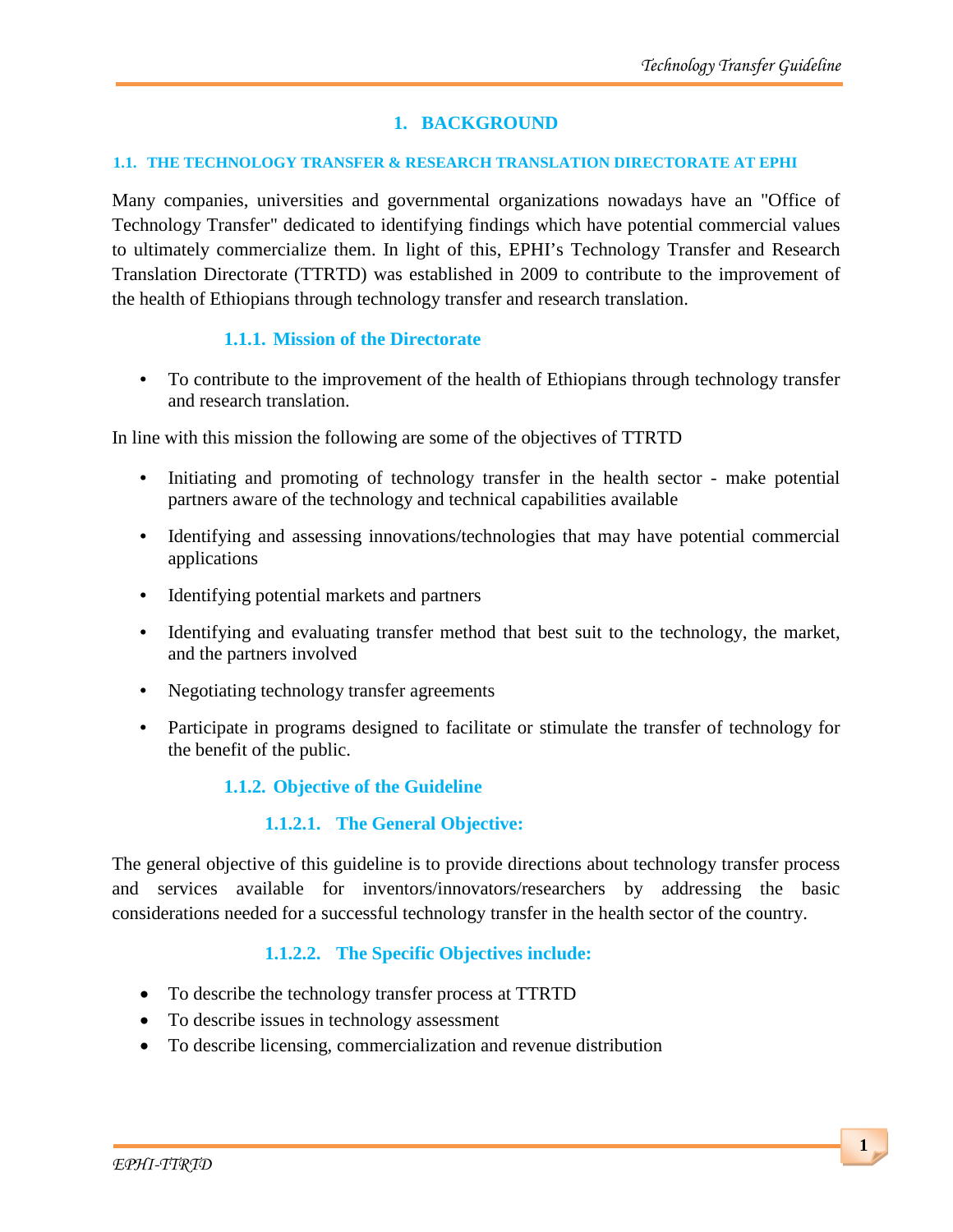# **1.1.3. Scope of the Guideline**

Though the basic elements of TT are the same for any field this guideline will restrict itself to health technology transfer. It provides general directions on the necessary activities that should be addressed to conduct a successful transfer of technology in the health sector.

# **1.2. OVERVIEW OF TECHNOLOGY TRANSFER**

Technology transfer is possibly misunderstood by many as mere introduction of a new product like a diagnostic tool to a country or an organization to help a health system. The term 'technology transfer' itself might have contributed to the confusion as it might not seem to have other meaning other than just introducing a new technology.

There are quite a number of definitions of Technology Transfer by many experts of the field. The following are some:

- The process of converting scientific findings from research laboratories into useful products by the commercial sector.
- A process for converting research into economic development
- The movement of new technology from its creator or researcher to a user, especially as products or publications
- The movement of new technology from developed areas to less-developed areas.

The first three definitions are in essence the same since they are talking about converting scientific findings into commercial products to reach the users or consumers. However, the fourth definition is different since it involves transfer of an already commercialized technology from developed countries to less-developed countries.

For the purpose of this guideline, however, technology transfer refers to the formal licensing of technology, either indigenous or foreign to a third party.

Technology is typically transferred through a license agreement in which the owner of the invention (the licensor) grants its rights on the technology to a third party for a period of years, often limited to a particular field of use and/or region of the country. The licensee (the party who has been granted a license licensing the technology) may be an established company or a new business start-up. Licenses are contracts that include terms requiring the licensee to meet certain performance requirements and to make financial payments to licensor. After the legal and marketing costs associated with the licensed technology have been returned (deducted), remaining portion of the license fee is shared with the inventor(s) and/or department(s). Other portions of the license fee received is used to provide support for further research, education, and participation in the technology transfer process.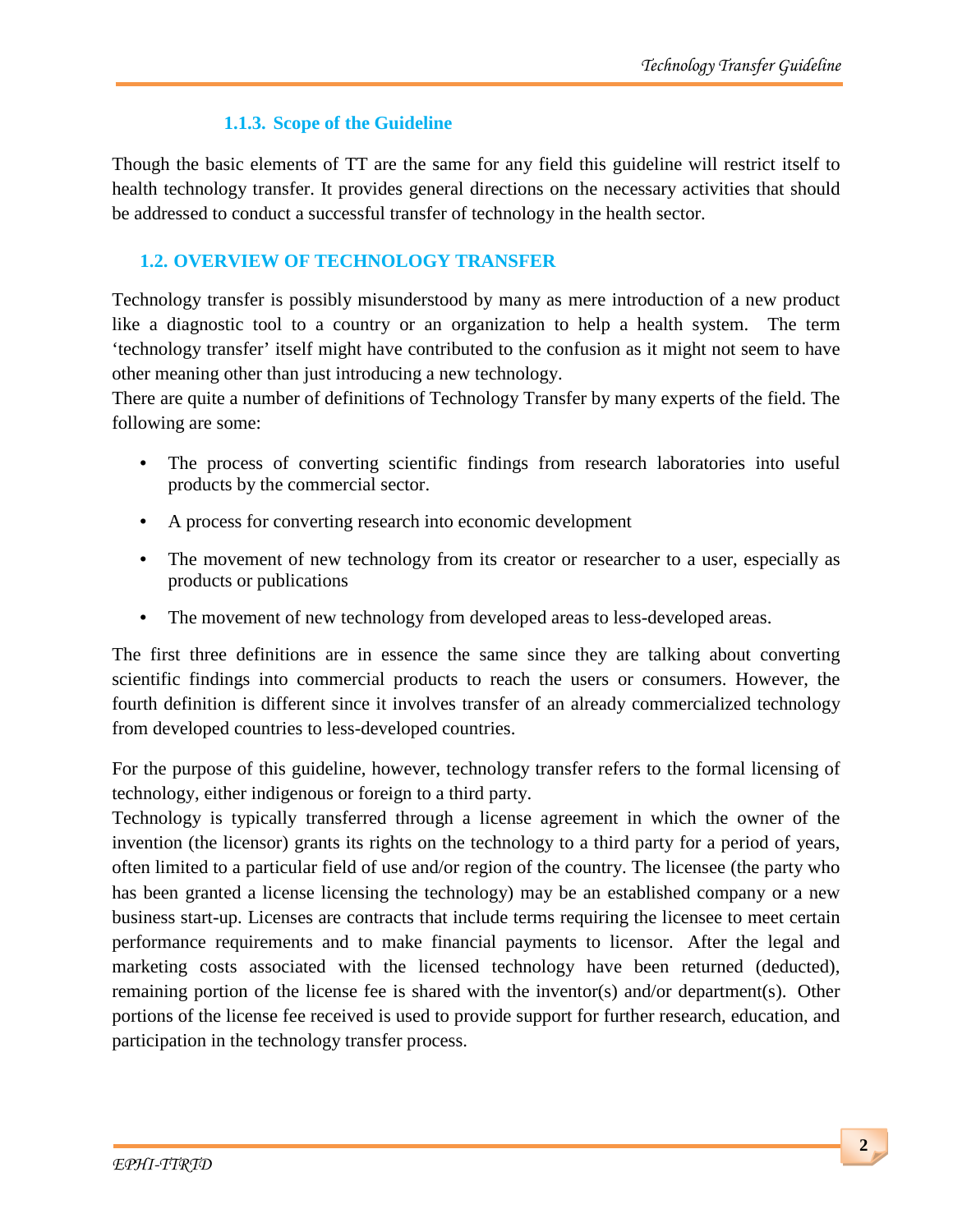# **1.2.1. The need for Technology Transfer**

There are various reasons that drive the need for Technology Transfer. One possible reason is lack of manufacturing capacity; where the inventor/developer of the technology may only have manufacturing equipment that is suitable for laboratories and small scale operations, and therefore, must partner with another organization to do larger scale manufacturing.

Another reason is lack of resources to launch product commercially. The original inventor of technology may only have the resource to conduct early-stage research.

Lack of marketing and distribution capability can also be another reason. The developer of the technology may have fully developed the technology and even have obtained regulatory approvals and product registrations, but it may not have the marketing and distribution channels and must collaborate with another organization that does have that capability.

Furthermore, the need for Technology Transfer requires technology alliance to exploit each other's strength. Each partner may only have half of the solution to the problem. For example, medical devices manufacturers may want to collaborate with researchers who have deep expertise on certain health problem to further extend application of their existing technology

# **1.2.2. Benefit of Technology Transfer**

Technology transfer ultimately benefits the society by availing the results of research to meet societal needs. Some benefits of technology transfer are highlighted below.

# **1.2.2.1. Benefits to the Country**

The benefits of technology transfer to the nation can be seen from two perspectives; from the perspective of transferring domestic or local invention/technology to local industries and from the perspective of licensing of foreign invention/technologies for domestic use. The former has the following benefits:

- Encourages researchers/inventors for further research and innovation
- Generates wealth
- Serve as an alternative source of employment opportunities as it results in new jobs creation.
- Promotes the development of science and technology in the country.
- Strengthen self reliance
- It results in better products, improved quality of life, and a more positive future for citizens.

On the other hand licensing of foreign technologies benefit in: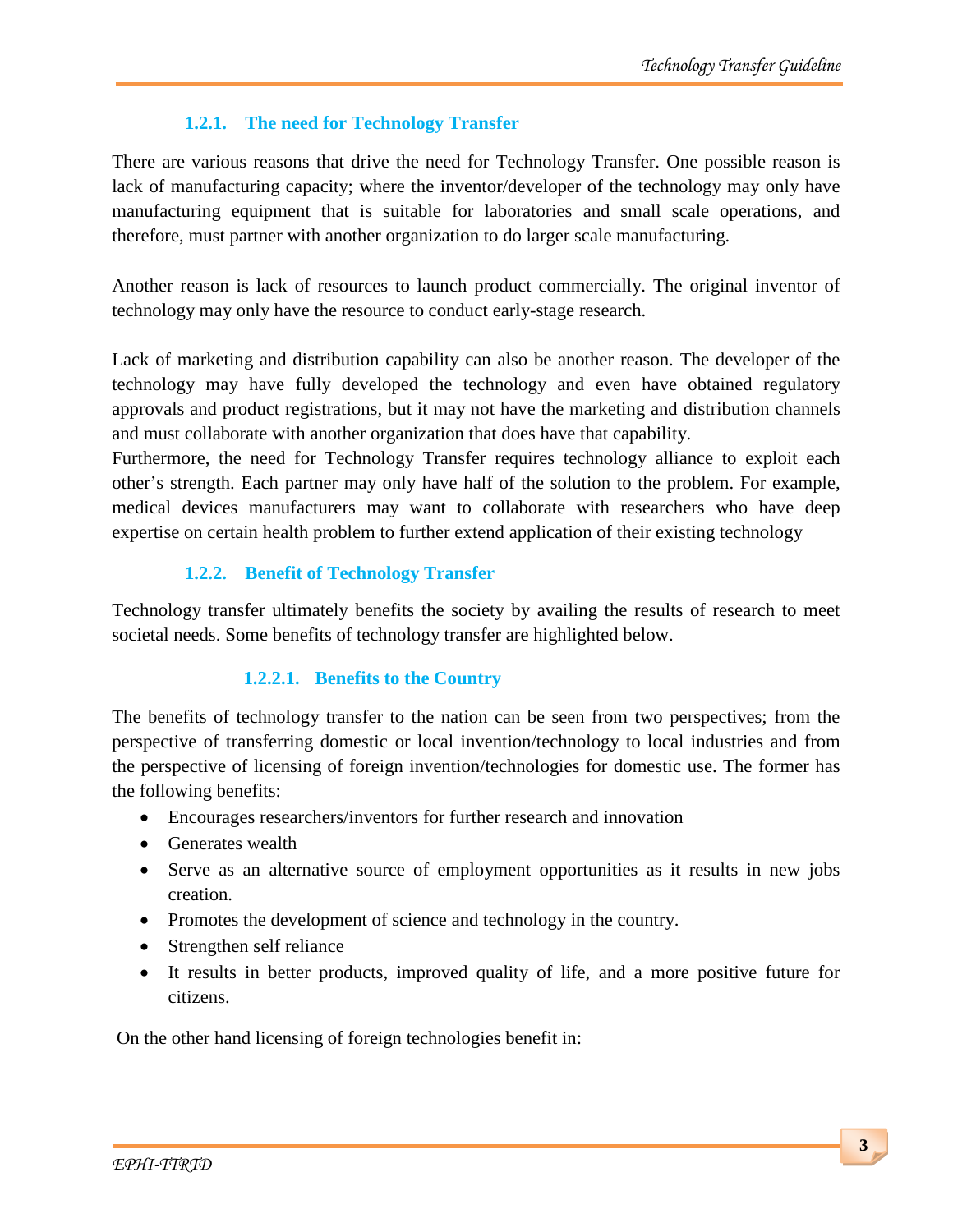- Alleviating dependence on imported technologies and thereby saving foreign exchanges through substitution of imports, stimulating exports and fostering the development of new domestic industries.
- Technology Transfer from developed nations also modernizes the economy and transforms the way existing products are produced. As a result local industries become more efficient and productive.

# **1.2.2.2. Benefits to Industry**

For the industry, involvement in technology transfer projects can provide:

- Strategic means for combating challenges posed by the globalization of business making existing industries more competitive
- Bring about change in price by lowering their production cost
- Capacitates the industry by the new skill and knowledge gained through technology transfer.

#### **1.2.2.3. Benefits to Researchers/Research Institutions**

Benefits to researchers/research institutions resulting from technology transfer to industry are not and should not be expected to be primarily financial, even though any revenues resulting from technology transfer can help fund additional research activities, in addition to the knowledge transfer activities themselves. Instead, the main benefits are indirect and should be considered in the long term. To mention some of them:

- It helps develop mutual trust between the researchers/research institution and industry.
- It helps establish long-term strategic partnerships (as opposed to one-off contracts);
- It helps build researchers/research institutions
- Help access to state of the art industrial equipment, complementing the researchers/research institution competence by new skills and techniques developed in industry, improved understanding of market needs and of industry problems;
- Helps gain status and prestige (resulting from successful partnerships and products);
- Help identify potential new clients or partners for further research;
- These benefits will have further positive consequences, such as facilitating exchanges of staff between the research institution and industry.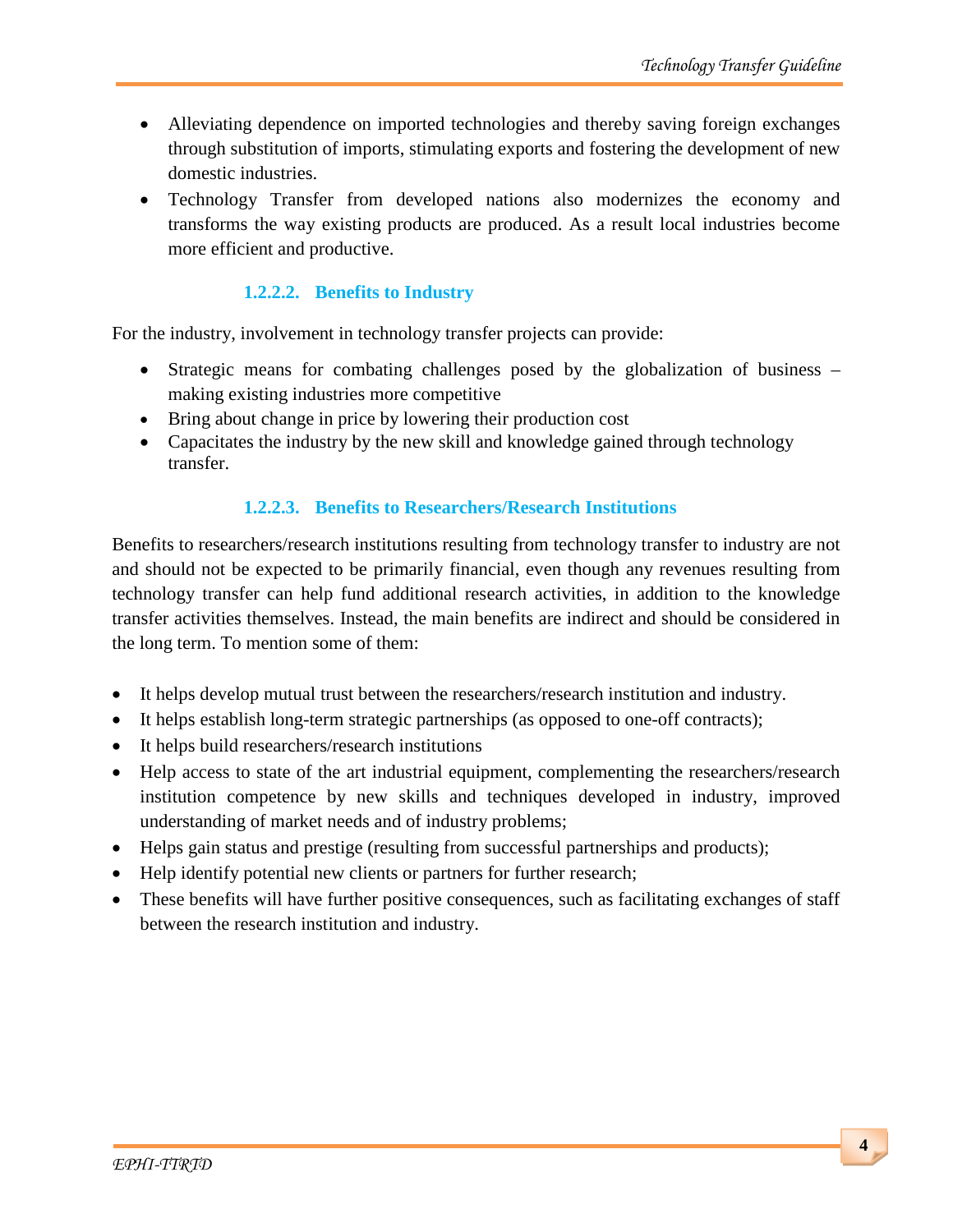# **2. TECHNOLOGY TRANSFER PROCESS AT EPHI**

The process of technology transfer at EPHI is summarized below. It has to be noted that these steps may vary in sequence and often occur simultaneously. Although any two technology transfer opportunities rarely follow a similar development process, this section provides steps or phases for the general technology transfer process. The process might be subjected to minor modifications as the need arises.

The TT process typically includes:

- Identifying available inventions/innovations/technologies.
- Assessing the technologies identified
- Intellectual property protection
- Marketing to find Licensee
- Licensing Intellectual Property
- Commercialization
- Revenue Distribution



#### *Fig. 1 Local Inventions Transfer Model at TTRTD*

#### **2.1. IDENTIFYING INVENTIONS**

New inventions, technologies or research findings can be identified in a couple of ways. One way is through an assessment conducted by the TTRTD so as to locate the available and potentially useful inventions. Another way is via invention disclosure submitted by inventors themselves. This guide line addresses steps involved in both of these two cases. Steps involved in foreign invention/technology identification and commercialization is described under section 3 of this guideline.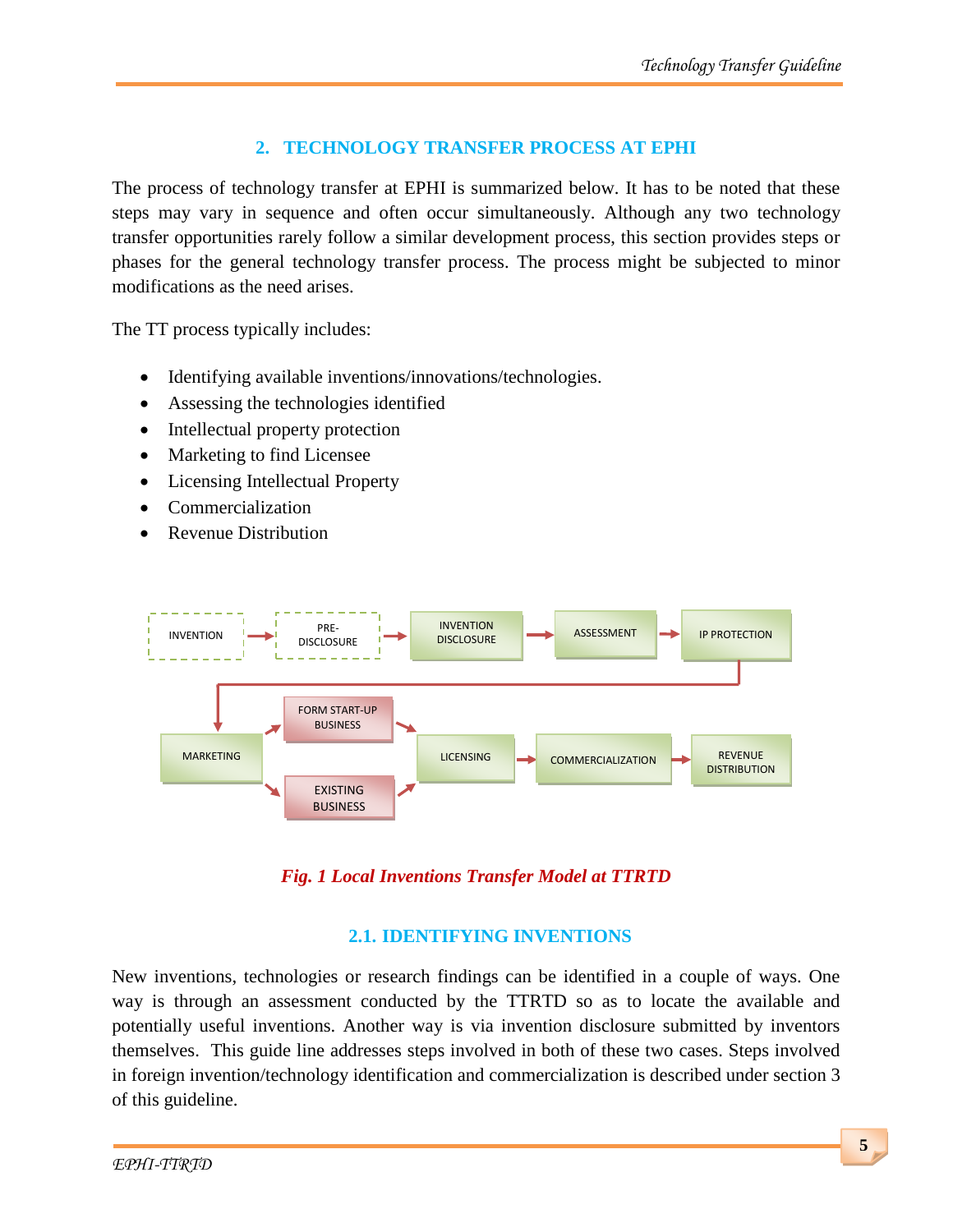# **2.1.1. Inventions identified through invention disclosure submitted 2.1.1.1. Pre-Disclosure**

This is an early contact between the inventor and the TTRTD office in which the inventor describes the invention and TTRTD offer guidance related to the invention disclosure process that follows.

# **2.1.1.2. Invention Disclosure Step:**

This is the first formal step where a written notice of invention is submitted to TTRTD to begin the formal TTRTD intake process. A completed Invention Disclosure Form should fully document the invention so that the options for commercialization can be evaluated and pursued.

It is obvious that use of the term "Invention" or "innovation" in this context might seem to reflect more of patentable inventions in technology transfer, but should be taken to mean any discovery or creation that might improve the health of the community and have commercial value.

An Invention Disclosure is a description of invention or development that is provided to the TTRTD. (Annex - I)

The Invention Disclosure Form lists information necessary to begin pursuing protection and commercialization activities. The process of technology transfer will be initiated when an inventor submits the invention disclosure form to TTRTD.

The Invention disclosure form can be obtained from TTRTD or alternatively from the website of the institute [www.ephi.gov.et.](http://www.ehnri.gov.et/)

#### **2.1.2. Inventions identified by TTRTD**

In the identification of available inventions/technologies, the TTRTD utilizes various techniques:

# **2.1.2.1. Assessing (knowing) the capabilities of the institute**

To identify discoveries/inventions that have transfer potential, it is necessary to have a detailed understanding of the researches being conducted in the research institute, the institute's capabilities, and its specialized facilities. Therefore the TTRTD should concentrate on developing an in-depth understanding related to the institute's:

- Research projects undergoing
- Core competencies
- Areas of technical excellence
- Patented products and processes so far available and planned for future.

# **2.1.2.2. Identifying existing foreign technologies suitable for transfer**

As there are many similar technologies available in the international technology market, looking for appropriate technology which best suits the country is vital.

In doing so, the office of TTRTD shall continuously engages in: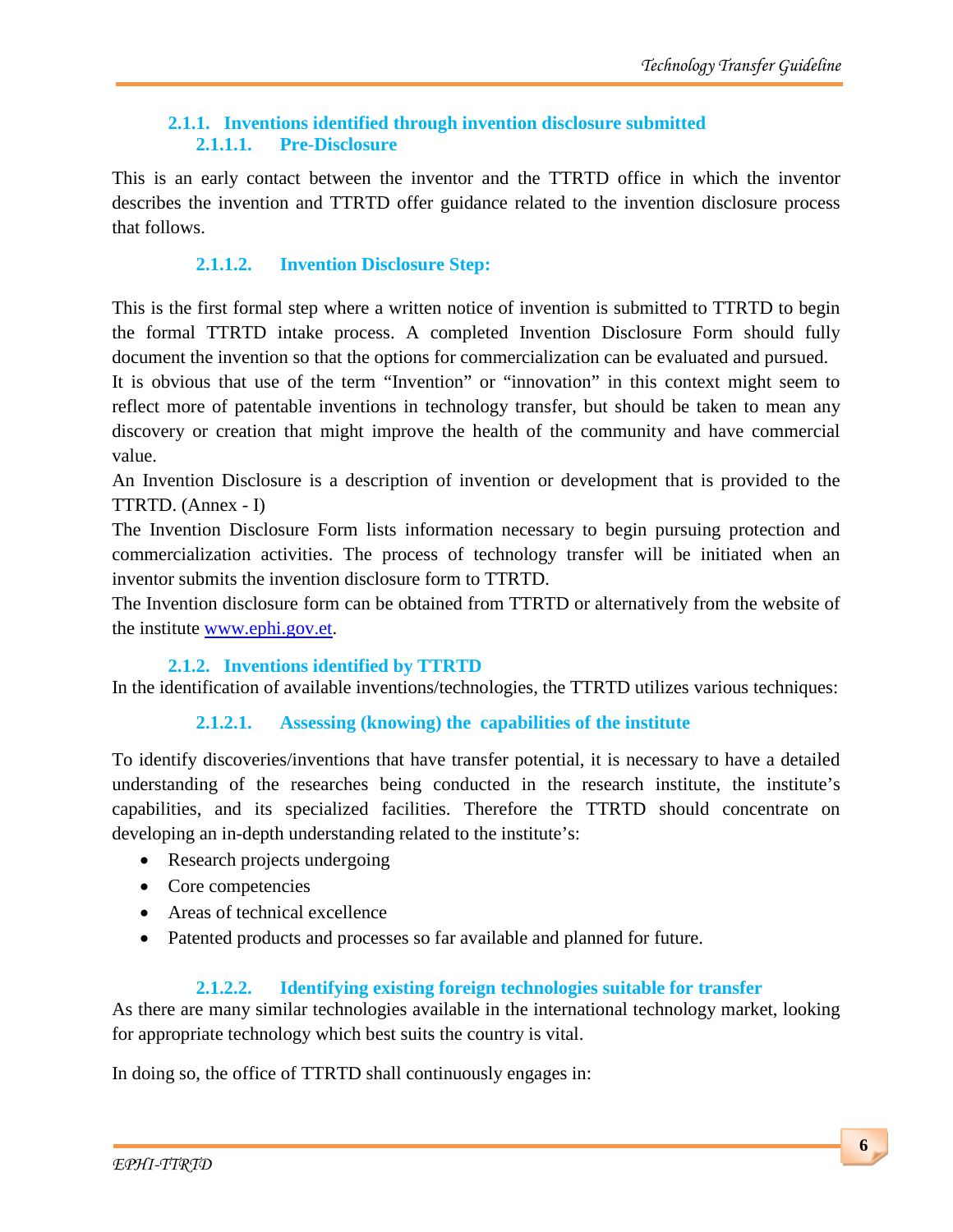- Identifying needs and conducting need assessment
	- o Through consulting
		- relevant policy documents, reviews and reports
		- $\bullet$  key informants
- Following up publications (like journals, newsletters, magazines....)
- Browsing the web
- Attending professional meetings and conferences
- Browsing EIPO's health technology database
- Participating in health and development related exhibitions.

Once the inventions or technologies are identified in any of the above mentioned techniques i.e via invention disclosure submitted by inventors or through the effort of the TTRTD the next step is invention or technology assessment.

# **2.2. INVENTION / TECHNOLOGY ASSESSMENT (TA)**

A critical phase in the technology transfer process is the formal assessment of technologies or discoveries which have transfer potential and the types of resources available for technology transfer. An assessment of inventions/technologies and resources can be conducted internally by TTRTD, externally by outside sources (relevant experts related to the technology/invention), or a combination of both.

The first step in TA is to determine the potential of candidate technologies for commercialization and usefulness to the community's health. Not all innovations for which invention disclosures or patent applications have been filed or for which patents have been issued can be commercialized. Because a technology may be commercialized for purposes very different from the original intent, it is imperative to consider the commercial potential from diverse viewpoints. One way to do this is by convening a multidisciplinary team with diverse technical backgrounds to broadly consider the technology's potential. A multidisciplinary team could:

- Define the technology in sufficient detail so all team members have an adequate understanding of it.
- Use brainstorming techniques to encourage divergent and creative thinking about possible uses of the technology.
- Select the most promising ideas for further discussion and identification of potential markets.

Some areas that should be explored may include:

- Potential of other forms of IP protection
- Whether the invention is based on evidence
- Competitive advantage possibilities
- Market niches<sup>1</sup>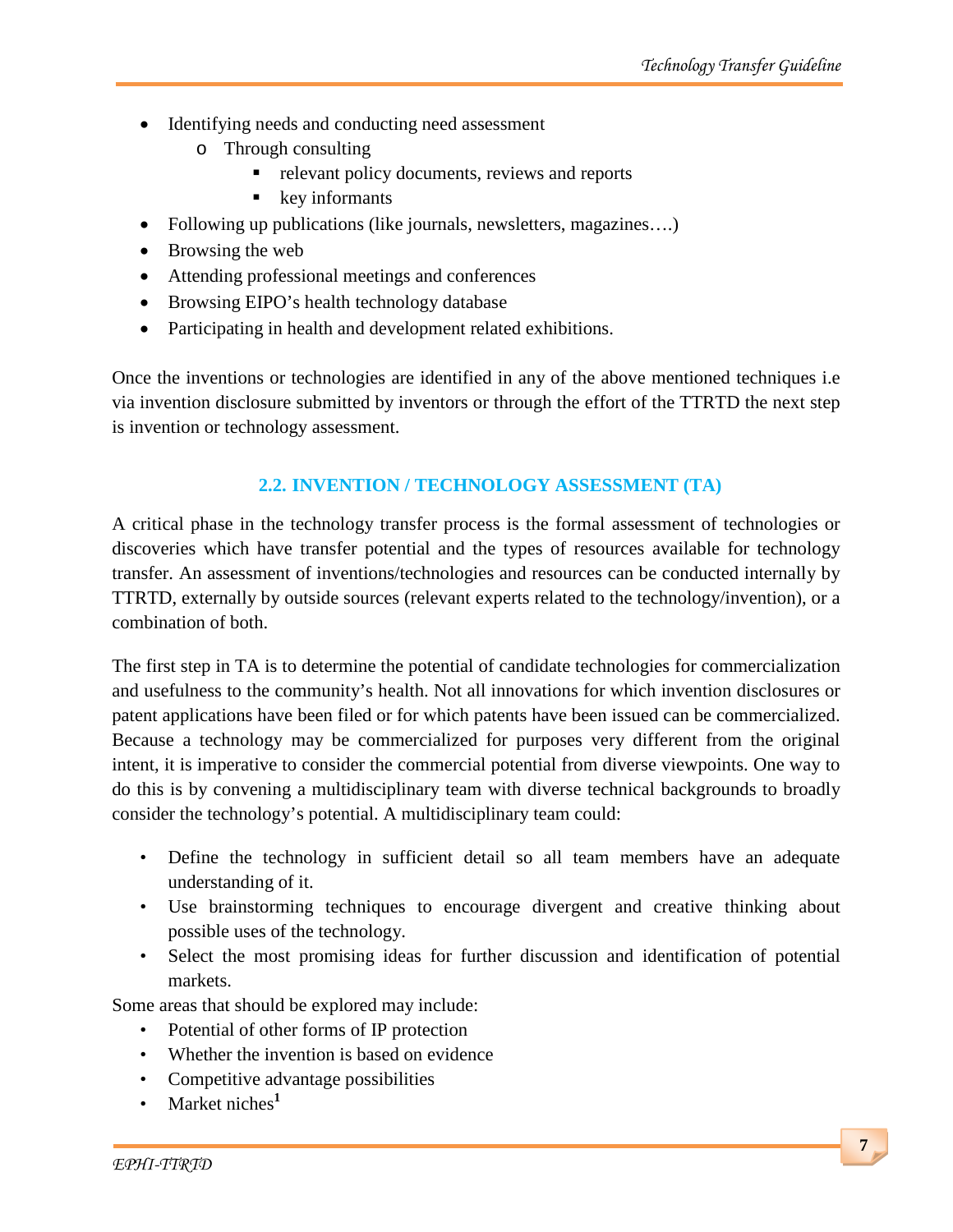• Possible field-of-use licenses (Patents can be licensed for more than one field of use. For example, a patent can be licensed for both medical and electronics applications.)

Other considerations include:

- Public health importance
- Assessing feasibility
- Compatibility with government polices
- Potential markets and development partners for the technology
- Presence or absence of competing or complementing technologies

After completing the assessments, the TTRTD may consider preparing formal or informal technology commercialization plans for each candidate invention/technology that is seriously being considered. Such plans would provide the inventor with critical information regarding the invention's potential and the steps necessary to accomplish transfer.

<sup>1</sup> Market niche is a small segment of [a market](http://www.investorguide.com/definition/market.html) suitable for focused attention by a marketer. Do not exist by themselves, but are created by identifying needs or wants that are not being addressed b[y competitors,](http://www.businessdictionary.com/definition/competitor.html) and b[y offering](http://www.investorwords.com/3390/offering.html) [products](http://www.investorguide.com/definition/product.html) that satisfy them.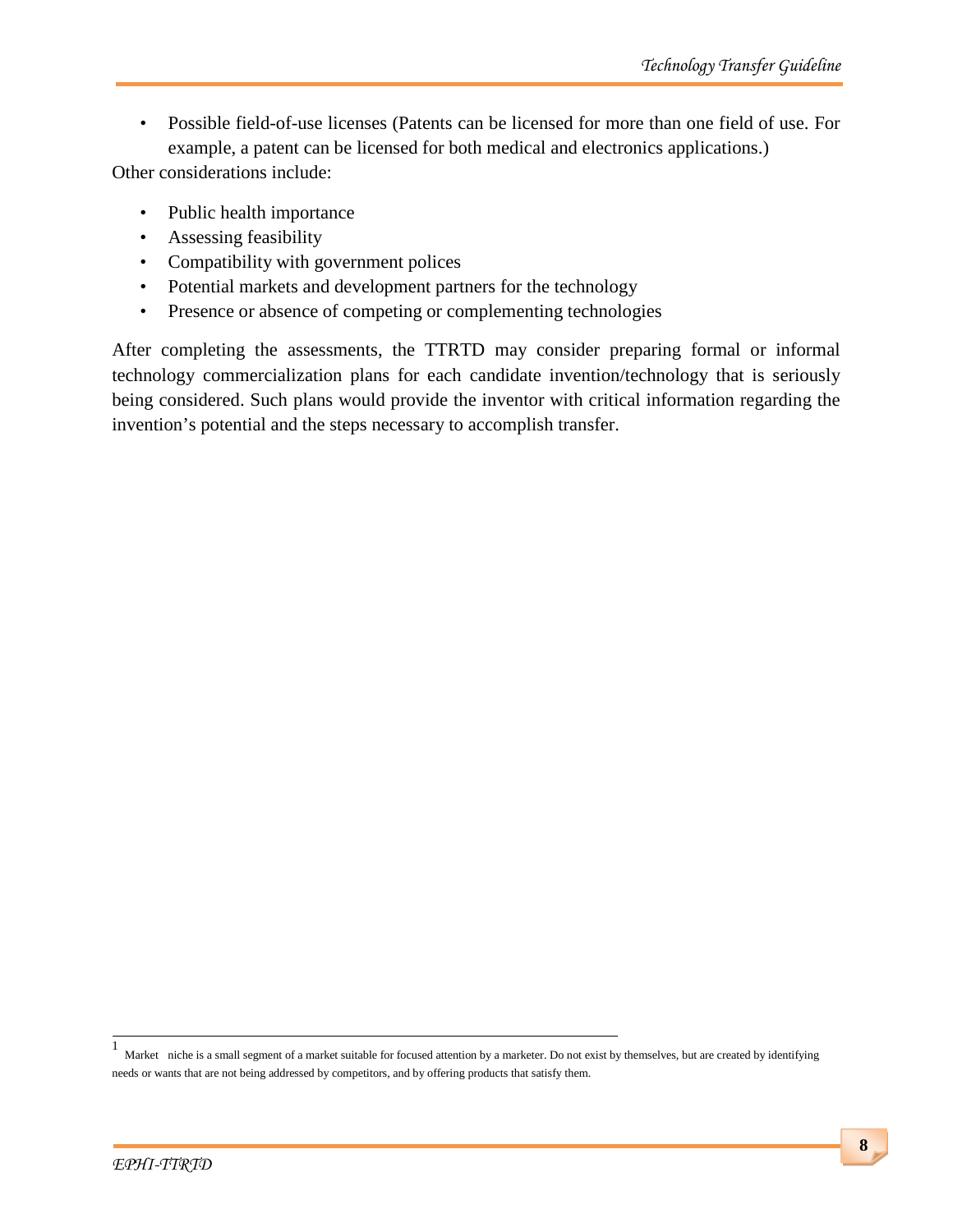# **2.3. INTELLECTUAL PROPERTY PROTECTION**

Once TA is conducted and a particular invention is found to have transfer potential the next step will be processing protection of the invention.

Various forms of intellectual property protections are available, and the protection steps refer to the process (or in some cases, multiple processes) in which protection for an invention is pursued.

- *Patent*: is title granted to protect inventions; the invention may relate to a product, a procedure or a process.
- *Copy Right*: is a form of protection provided by the laws to the authors of "original works of authorship." This includes literary, artistic, and certain other intellectual works as well as computer software.
- *Trade Mark*: is any word, name, symbol, device, or combination, that is used in commerce to identify and distinguish the goods of one manufacturer or seller from those manufactured or sold by others, and also to indicate the source of the goods. In short, a trademark is a brand name.

As the subject of intellectual property is broad and requires considerable legal expertise, this guideline will not cover details of intellectual property, but it does provide basic information, so appropriate legal advice can be sought when the need arises.

# **Application for registration**

In order to acquire rights granted by a patent title and be binding on third parties, application must be filled to the Ethiopian Intellectual Property Office (EIPO). The application should be made in writing and include a description of the invention and clearly define the matter for which protection is sought.

The TTRTD represents the inventor during the patent process and in meetings with EIPO. At this stage with the active involvement of inventors the TTRTD will gather protection requirements from IP office, prepare patent application and review the application if certain formalities need to be cleared up before the application is filed.

The TTRTD will be in charge of following up the protection process until the issuance of protection certificate from EIPO.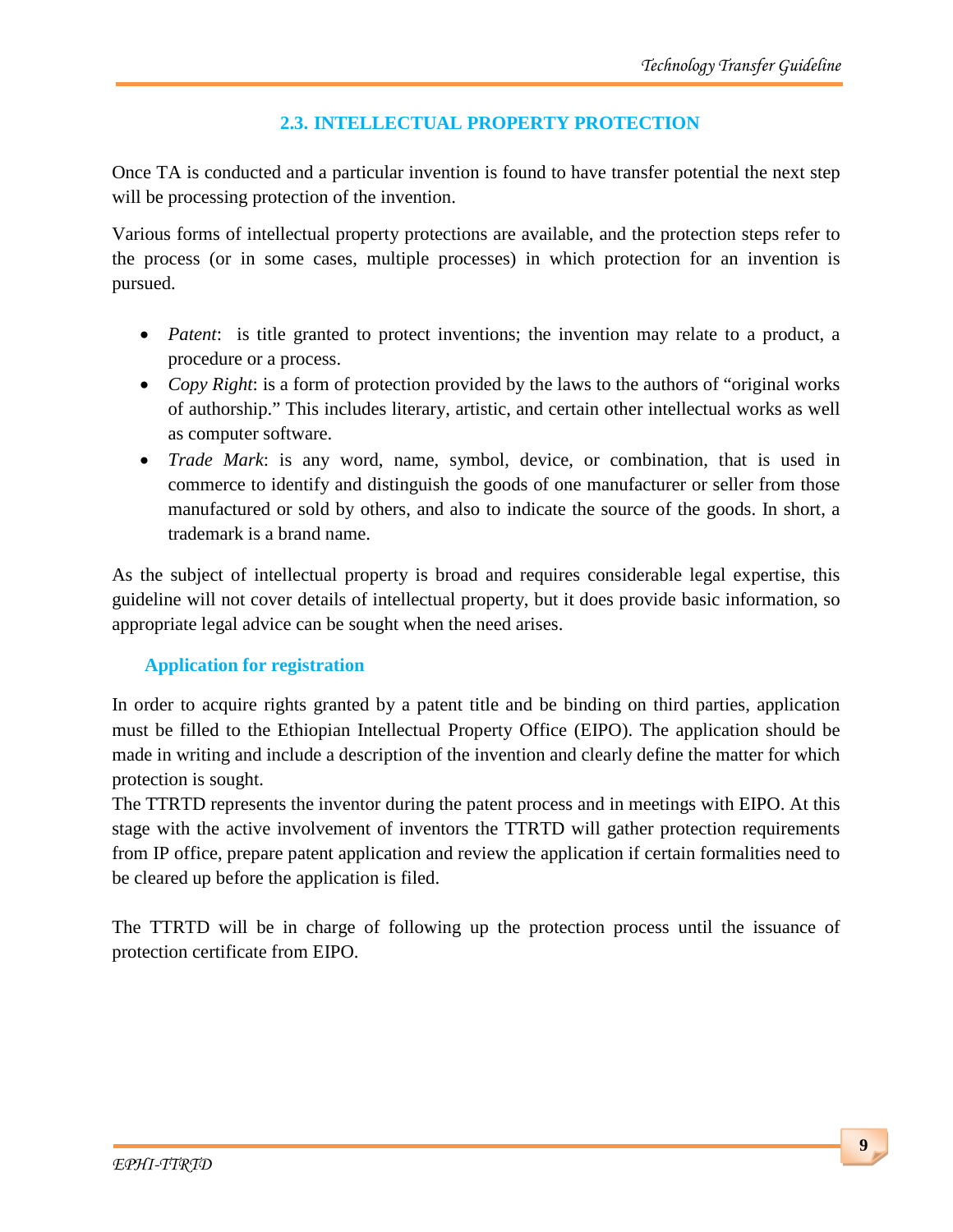#### **2.4. MARKETING TO FIND A LICENSEE**

Once the patent is granted the next step is to look for companies (start-up or existing) and negotiate for licensing the invention with the ultimate goal of commercializing the invention.

If agreeing with a startup company appears to be optimal path for commercialization, the TTRTD will work with inventors to identify entrepreneurs and investors to assist or take the lead in planning, creating and funding the start up.

On the other hand if an appropriate and interested existing business is selected as a potential licensee, the TTRTD will identify mutual interest, goal and plans to fully commercialize the invention.

# **2.4.1. Technology Transfer Marketing Techniques**

Some of the techniques that can be used to effectively inform existing companies about inventions/technologies ready for transfer (i.e opportunities available) include:

- *Innovator's contact with peers*—the direct contacts that inventors have with their peers is a highly effective method for creating interest in specific innovations.
- *Technology briefs*—Short written or video summaries of technologies and their potential commercial uses can be distributed to targeted populations via mail, e-mail, or a website. (See technology brief form annexed).
- *Presentation at professional and trade associations*—these associations bring together professionals with similar interests and can provide a forum to discuss inventions ready for transfer.
- *Advertisements in professional magazines*.
- *Technology roundtables*—Discussion forums can be organized around a particular technology area.
- *Advertisements and articles in Research Development (R&D) magazines*—Targeted exposure of available inventions/technologies in R&D magazines can provide effective connections among parties with similar interests.
- *Web posting*–Potential partners search for partnership or licensing opportunities on research institutes websites, technology transfer search engines, and social networking groups.

In addition a targeted direct mailing or emailing or telephone campaign is a good way to reach the specific people who are most likely to become technology transfer partners. This requires building a list of organizations and people being targeted and producing (directly or indirectly) the material to be sent out, e.g., brochures, newsletters, articles, press releases, technology abstracts, etc.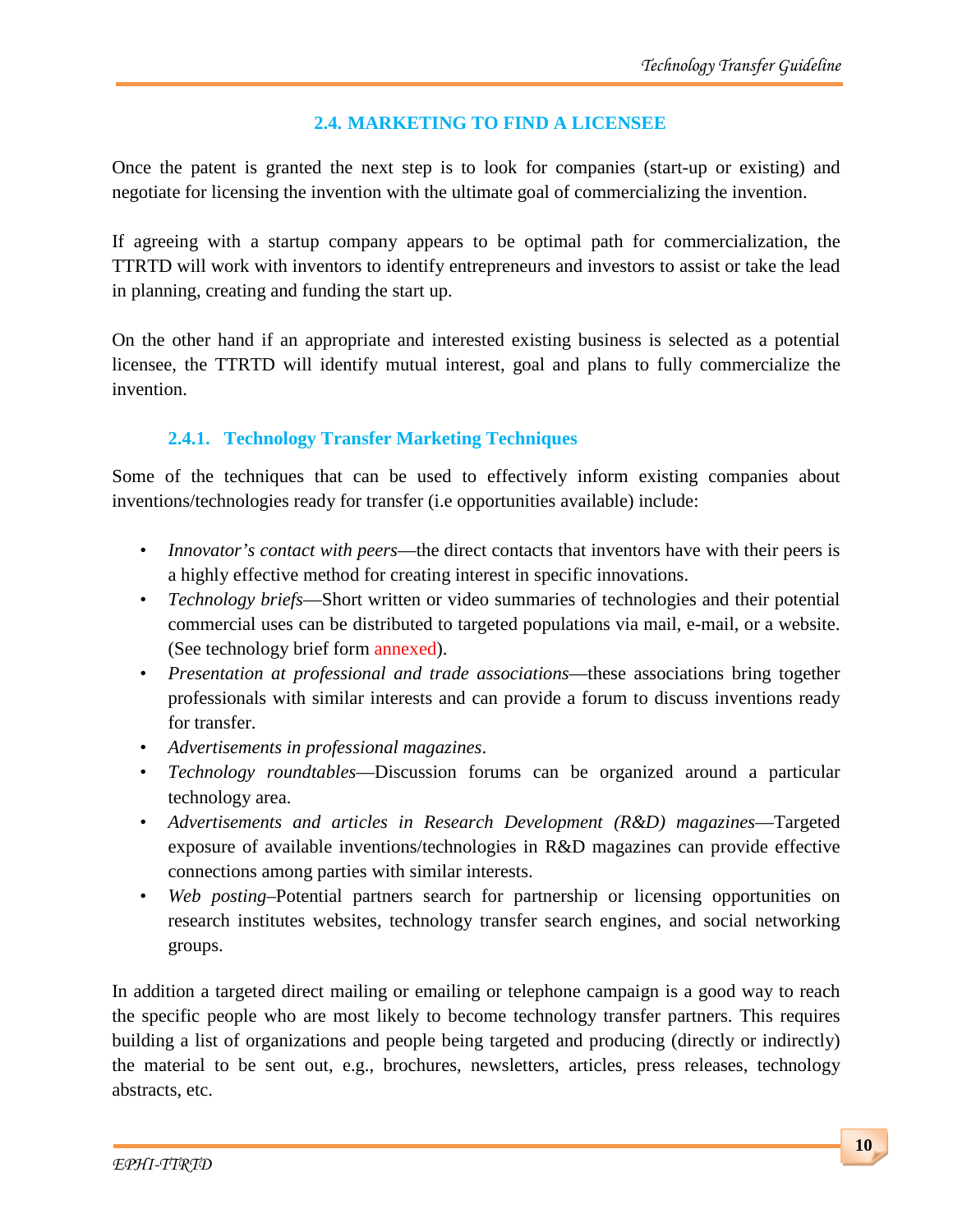# **2.4.2. Start-Up Company**

A start-up company is a new business entity formed to commercialize one or more related intellectual properties. Start-up companies are formed only when TTRTD beliefs that it is a viable commercialization rout. In such situation the TTRTD will work with the inventor to try to identify qualified entrepreneurs and investors interested in creating and funding the start-up company.

A few key factors when considering a start-up company are:

- development costs versus investment return (can the investors obtain their needed rates of return)
- potential for multiple products or services from the same technology (few companies survive on one product alone)
- sufficiently large competitive advantage and target market
- potential revenues sufficient to sustain and grow a company

# **2.5. LICENSING INTELLECTUAL PROPERTY (INVENTION)**

A license is permission granted by the owner of intellectual property that allows another party to act under all or some of the owner's right, usually under a written license agreement.

In transferring invention/technology a license agreement describes the rights and the responsibilities related to the use and exploitation of intellectual property. (Annex -)

Before the license is granted, the licensee (industry partner) must satisfy a number of conditions available within the license agreement presented by the TTRTD. The licensee (industry partner) must supply with a satisfactory development or marketing plan, as well as information about its ability to implement the plan to the TTRTD.

The company (industry partner) must commercialize the invention within a specified period of time and must continue to make the benefits of the invention reasonably accessible to the public.

Licenses can be nonexclusive, partially exclusive, or exclusive licenses. Nonexclusive licenses are granted when participation by several companies offers better opportunities for the broad development and use of an invention or when an invention has already been substantially developed for commercial sale.

An exclusive or partially exclusive (e.g., limited to a field of use or geographic area) license grants the licensee the sole right to use, manufacture, and sell a patented article. (Note: A partially exclusive license that is granted for a specific field of use (e.g., medicine) or for a particular geographic area which allows granting more than one license for that invention.)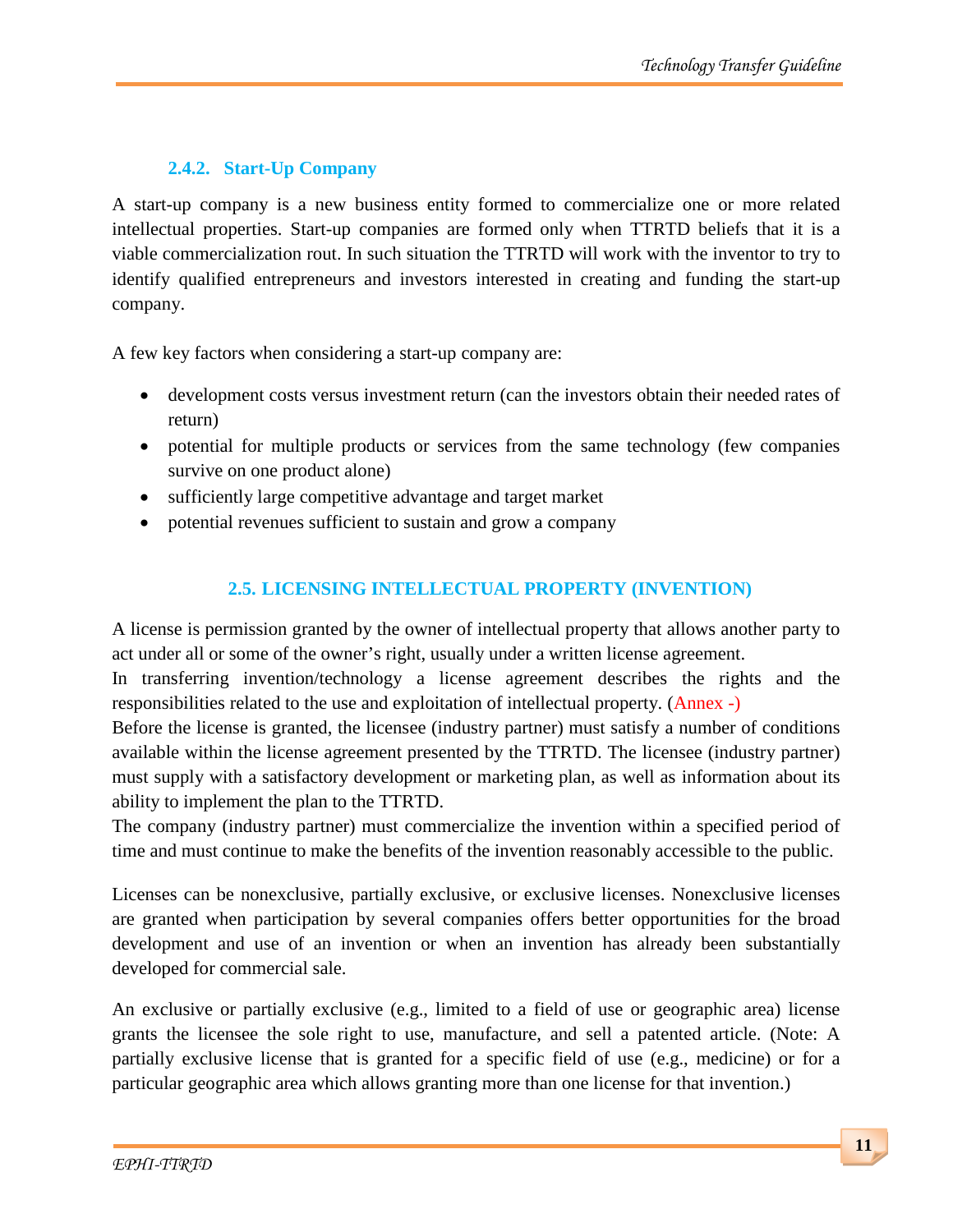# **2.6. COMMERCIALIZATION**

Once a license agreement is received, the licensee will continue the advancement of the technology and make other business investments to develop the product or service. This can involve:

- additional testing
- prototyping for manufacturability, durability and integrity
- and further development to improve performance and other characteristics

Benchmarking tests are often required to demonstrate the product/service advantages and to position the product in the market.

# **2.7. POST-TRANSFER ACTIVITIES**

The post-transfer phase occurs after all negotiations are complete. During this phase the TTRTD monitors the performance of the party/parties (licensee/s) involved and ensures that the agreements of the transfer are implemented.

The TTRTD's role does not end when an agreement is successfully received. Follow-up activities include:

- Maintaining a liaison role to ensure that the agreement is being successfully executed
- Resolving problems that arise
- Renegotiating agreements if situations demand.
- Ensuring that the technology is being commercialized successfully
- Maintaining records of activities and sharing "lessons learned"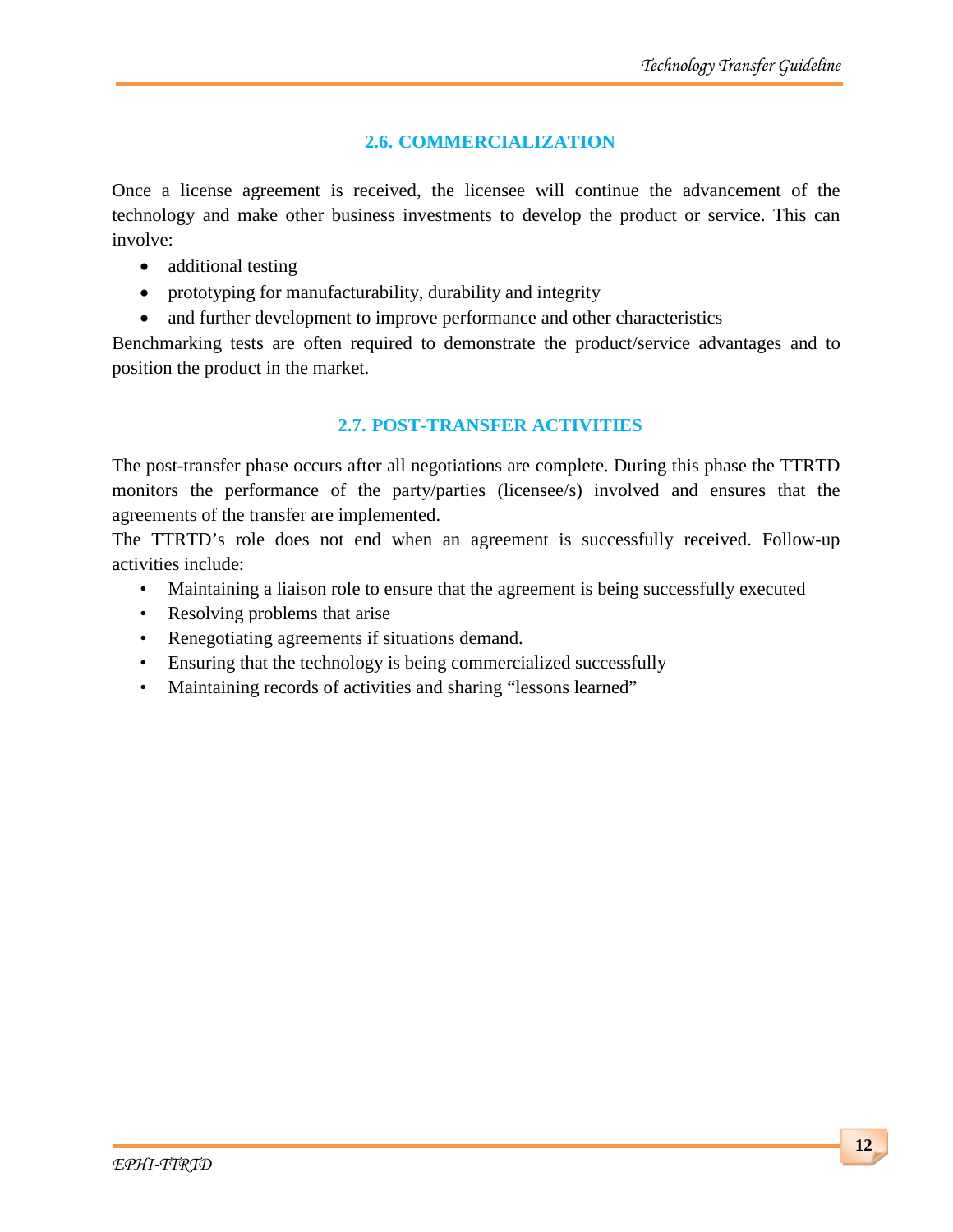# **2.8. REVENUE DISTRIBUTION**

#### **2.8.1. License Fees**

Licensing fees are determined based on the type of license awarded and its value to the development of the commercial product. They represent compensation for the use of intellectual property.

In arriving at a reasonable license fee, criteria to be considered by the office of TTRTD include:

- the type of license being granted,
- the investment of the licensee.
- the associated risks,
- the markets to be exploited and
- the value of the potential products.

Apart from this many other factors may be weighted by the TTRTD office in license fee rate negotiations; including

- the need for post-sales support of the product,
- whether or not a long-term market exists,
- and the perceived effects of the terms and conditions of the license.

# **2.8.2. Revenue Distribution System**

The revenue distribution will be guided based on the institute's intellectual property policy.

*Royalty and license fees are payments for the authorized use of proprietary rights (such as patents, copyrights, trademarks, industrial processes, and franchises) and for the use, through licensing agreements, of produced originals of prototypes (such as films and manuscripts). (*http://data.worldbank.org)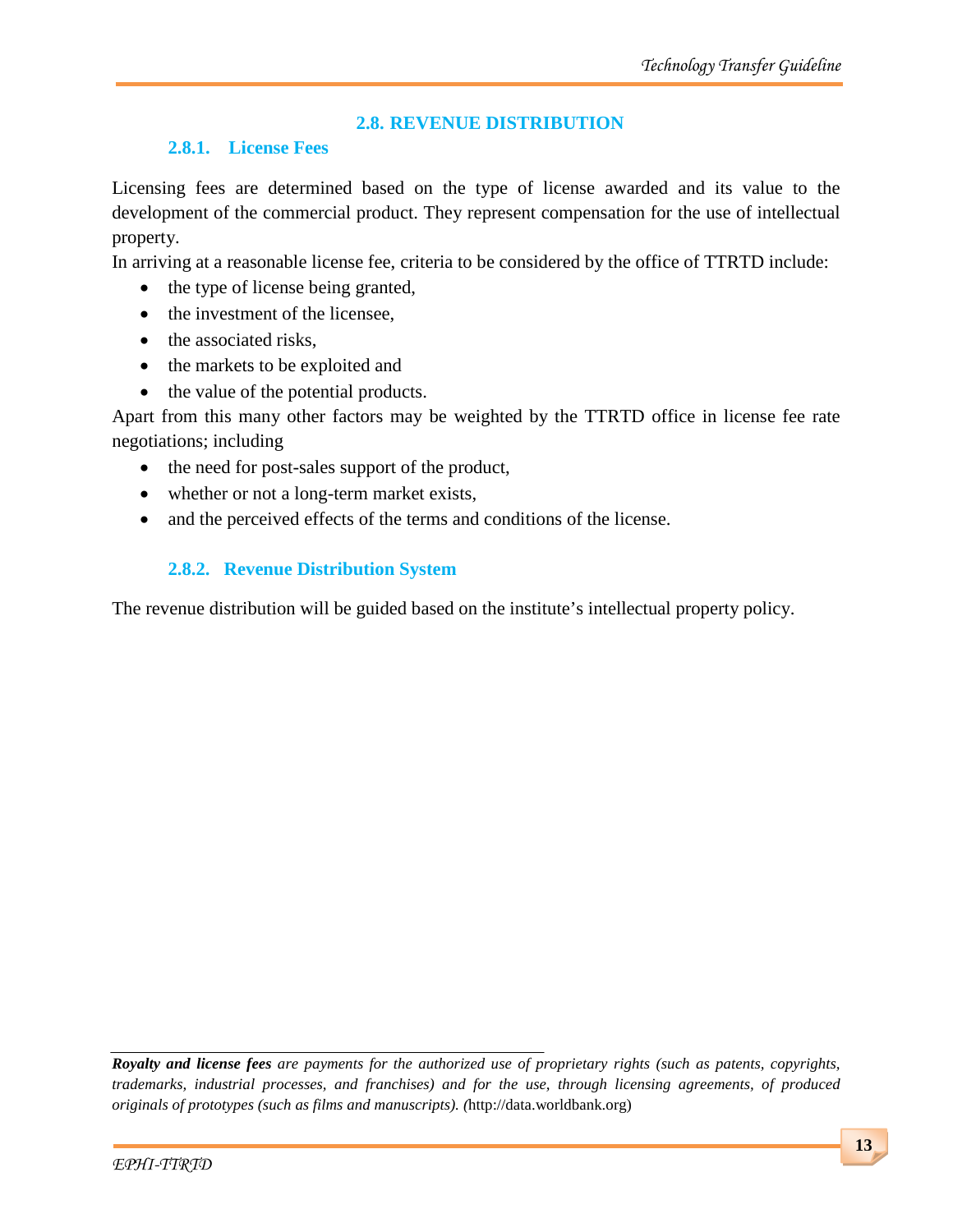#### **3. TECHNOLOGY TRANSFR FROM ABROAD**

This section of the guide line deals with technology transfer from abroad. Technology transfer from abroad mainly involves need assessment, identification of suitable technology, technology assessment, and preparation of technology briefs.



#### **3.1. NEED ASSESSMENT AND IDENTIFYING SUITABLE TECHNOLOGY**

Need assessment can be conducted by:

- Reviewing, evaluating and synthesizing available information
- Holding dialogues with stakeholders and technical experts

Technology identification deals with finding appropriate technology which best suites the countries current need. For considerations and techniques required in the identification of technologies/inventions please refer to section 2.1.4 of this guideline.

#### **3.2. CONDUCTING TECHNOLOGY ASSESSMENT**

A number of points have to be considered to ensure that the technology chosen is the best available, appropriate to domestic conditions and it will not result in unnecessary transfer of foreign technology. In addition to points mentioned under section 2.2 of this guideline the following are some of the aspects to be considered while conducting assessment on foreign technology to be transferred:

- Analyzing cost of importing the finished product or service from abroad viz-a-viz importing the technology and producing in-house.
- Suitability of the technology with the country's policy (need), socio-economic priorities and culture.
- Availability of trained personnel in the area or availability of training and technical support for local producers, availability and ease of access to row materials required, maintenance system and usage period of the technology (durability).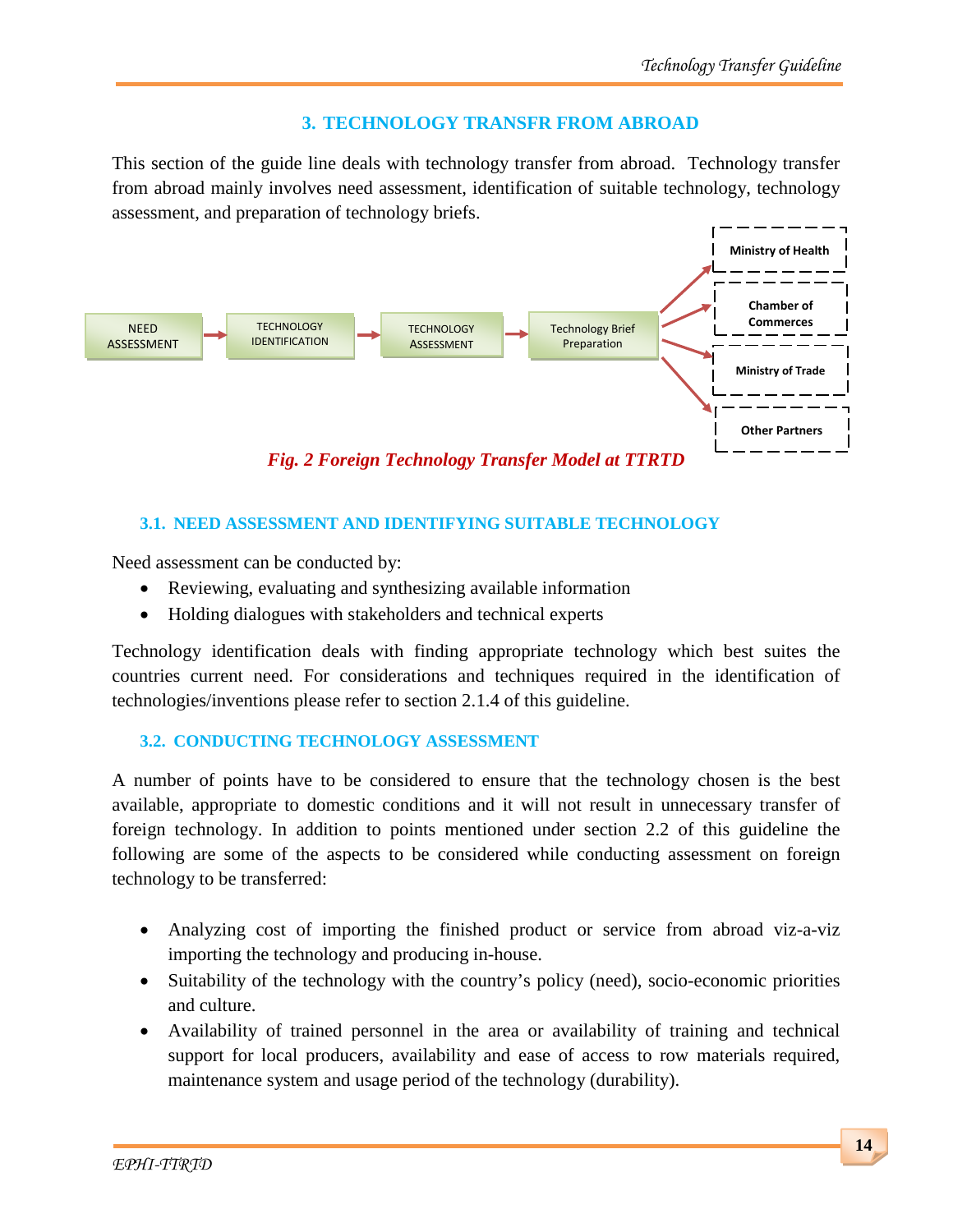- Possibility to change (modify) the technology being transferred to improve the chances of optimal performance in the new situation.
- Conditions for transfer such as support offered during and after transfer in absorbing and adapting the new technology or rights over improvements or adaptations.
- Impacts of the technology on community health and the environment.
- Benefits and problems encountered in other countries while using the technology.
- Compatibility with all relevant rules and regulations of the country.

# **3.3. PREPARING TECHNOLOGY BRIEF**

Once the technology is assessed and found to have potential for transfer a technology brief will be prepared and distributed to relevant bodies (see the annexed technology brief form).

- Ministry of health
- Ministry of trade
- Chamber of commerces and
- Other partners

The brief shall address:

- The types of people (target community) who will benefit the most from the technology/invention under consideration.
- Reasons for why the TTRTD believes the invention identified is important.
	- o Scientific evidences (list of recent statistics, industry studies, surveys and other documentation) or academic evidence that supports the importance of the invention/technology.
- Other important points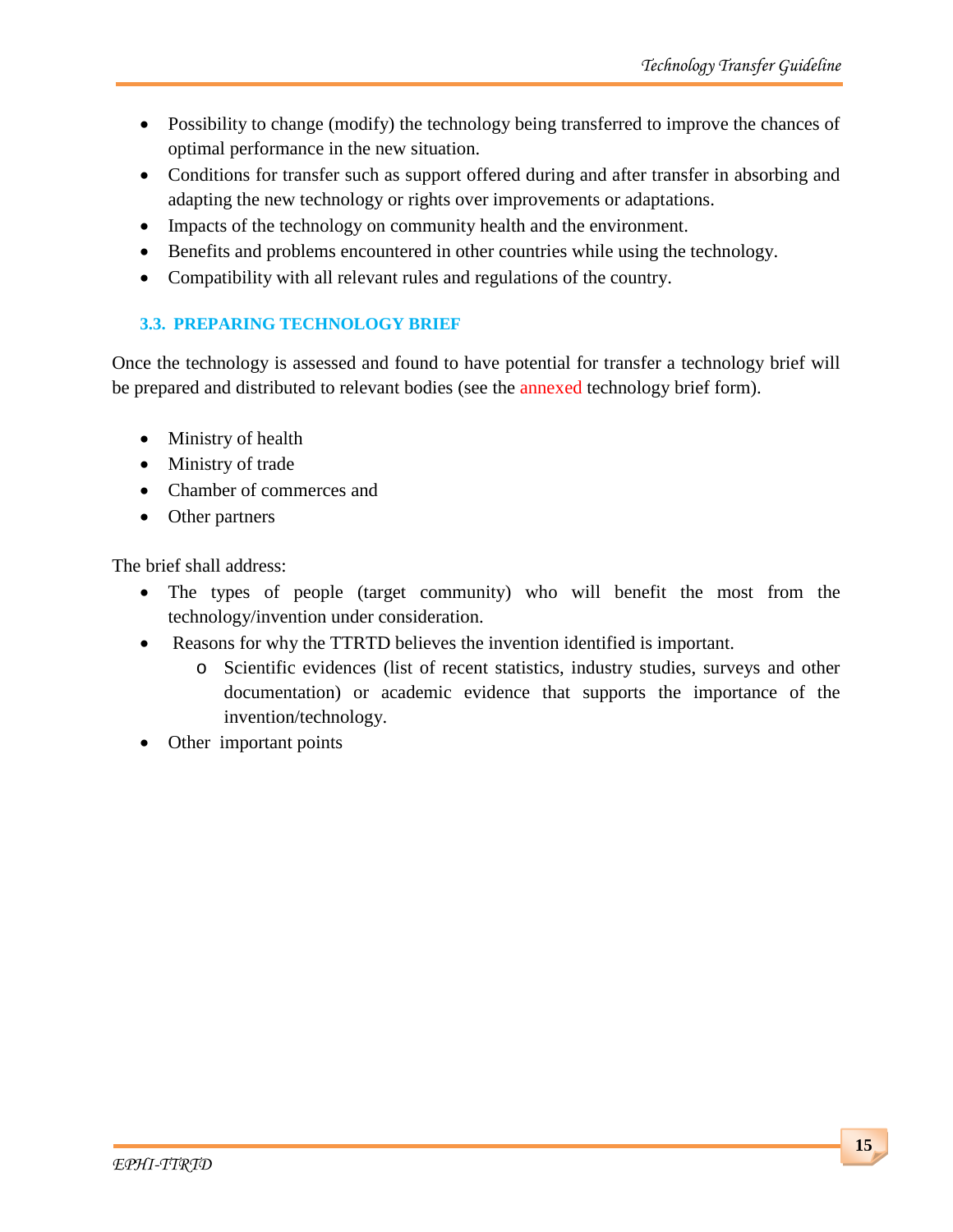#### **REFERENCE**

- 1. ቴክኖሎጂን ስማፌሳስግ ስመዳስስና ስመምረጥ ሥራን የሚያሳልጥ መመሪያ/ደንብ የኢፌዶሪ ሳይንስና ቴክኖሎጂ ሚኒስቴር
- 2. A comprehensive Approach to purchasing technology. Sirindhorn International Institute of Technology, Thammasat University. ThMMsat International Journal of Science and technology. Vo. 2 No. 1 Jan. 1997
- 3. A guide to technology transfer for creators of Intellectual property at Brandis University; Brandis University
- 4. An Inventor's Guide to Technology Transfer at Massachusetts Institute of Technology; Technology Licensing Office
- 5. Ethiopian Public Health Institute Establishment Council of Ministers Regulation No. 301/2013
- 6. International Technology Transfer to India: an Impedimenta and Impetuous P.Srinivas Subbarao January 2008. Indian Institute of Management AHMEDABAD India.
- 7. Proclamation Concerning Inventions, Minor Inventions and Industrial Designs PROCLAMATION NO. 123/1995 Federal Democratic Republic of Ethiopia
- 8. Technology Transfer Desk Reference A comprehensive Guide to Technology Transfer. Federal Laboratory Consortium. April 2011
- 9. Technology Transfer: Licensing Intellectual property from Universities Industries. Behfar Bastani; Evelyn Minitarno; Dinnis Fernandez and Associates LLP
- 10. The Inventor's Guide to Technology Transfer at Syracuse University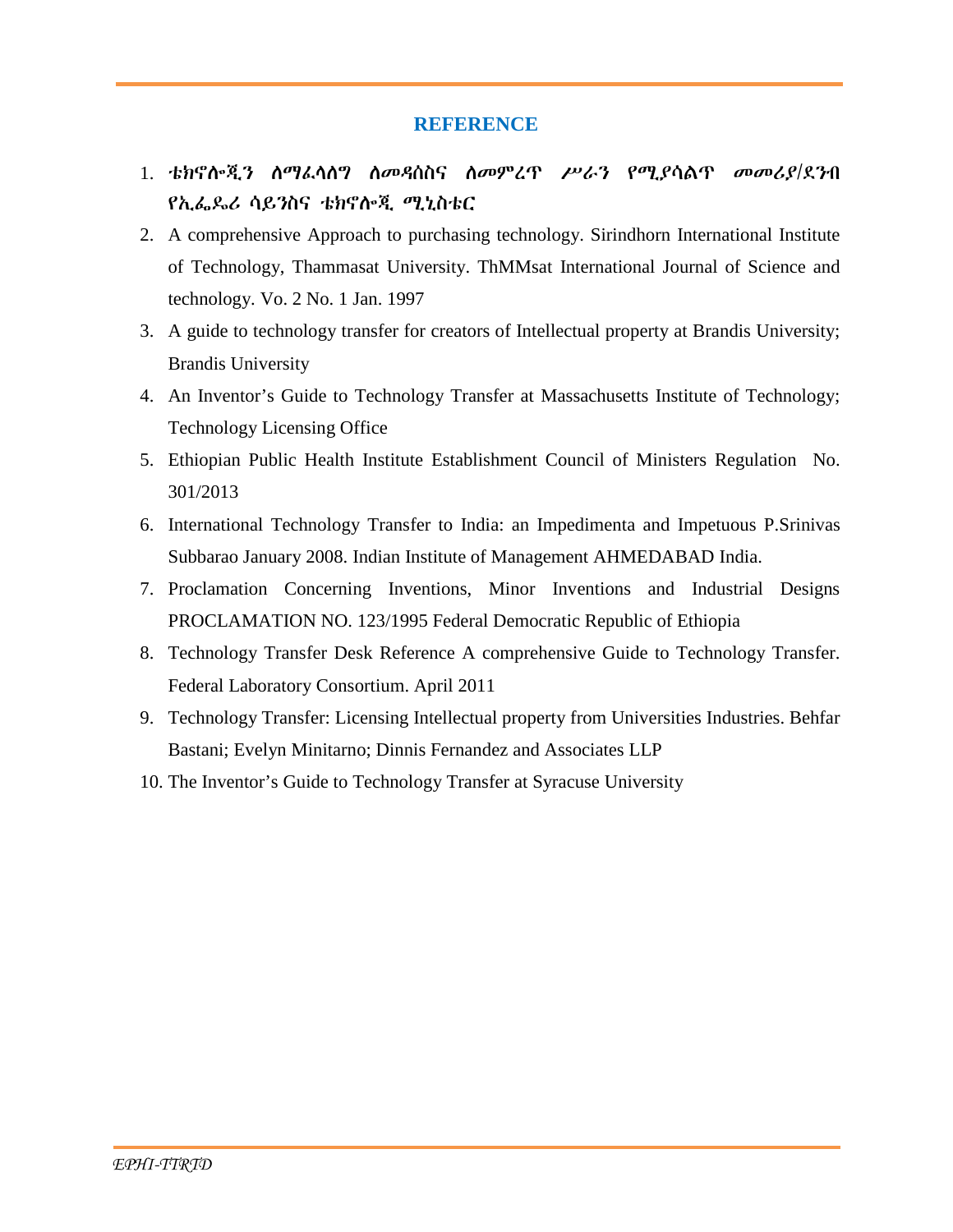This form is used to report an initial discovery or invention made by inventors.

#### **INVENTION**

Inventions include new processes, products, compositions of matter or improvements to existing technology with commercial potential. This form is designed to help the office of TTRT begin to understand research or invention. The goal of the Technology Transfer and Research Translation Directorate (TTRTD) is to support and guide you through the process of disclosing a potential invention.

Most importantly, this is the beginning of a relationship between TTRTD and the inventor such that you are able to maximize the benefits of the services available within TTRTD. The more comprehensive the form is filled out, the better we will be able to work with the inventor through securing the appropriate protection. Upon submission of the invention disclosure, TTRTD will contact the inventor and arrange a meeting to discuss the disclosure process.

#### **WHAT GOES IN TO A DISCLOSURE:**

To best help you understand the invention, a manuscript or other detailed description of the technology should be included to help us fully appreciate your work. Please be aware that if the manuscript has been submitted for publication the timing of publication and disclosure may require immediate discussion so that we can determine what steps are necessary or available to us in order to properly protect your potential invention.

#### **SUBMITTING A DISCLOSURE:**

Please submit the completed disclosure and supporting material to:

Technology Transfer and Research Translation Directorate P.O. Box Tele. +251-112771499

Or electronically to: inventio[ndisclosure@e](mailto:disclosure@)phi.gov.et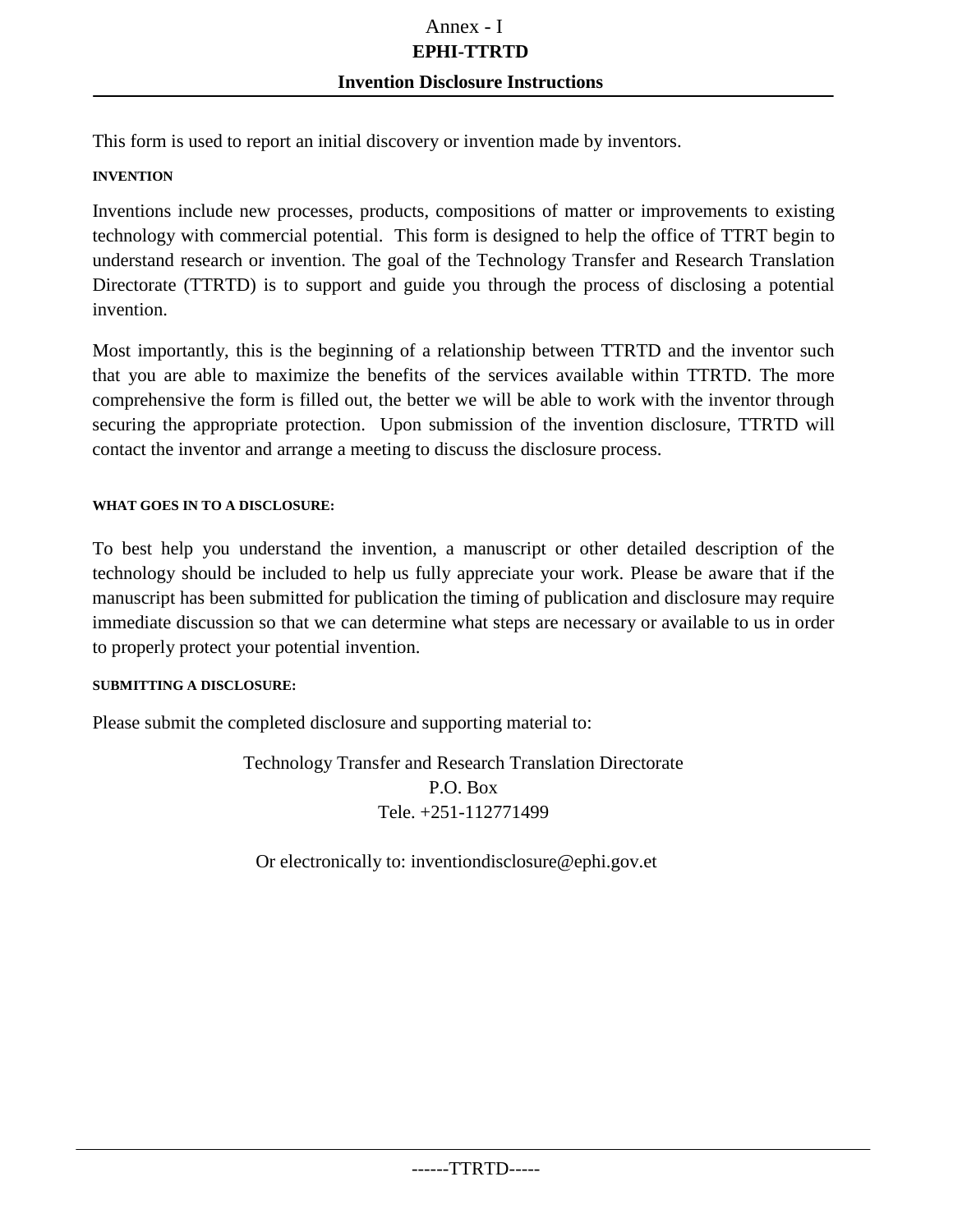#### TTRTD EPHI **INVENTION DISCLOSURE FORM**

#### **1. Title & Summary of Invention**

#### • **Title:**

(The title should be broad and non-confidential, i.e. the general subject matter, but not the details.)

• Briefly describe the invention: The description should include enough detail so that a reasonably capable person could replicate your research results (manuscripts, theses and reports are examples of good starting points for technical descriptions). Please refer to the Guidelines section of the Appendix to help you think through each section more specifically.

 **Essence of the Invention:** (A short Paragraph / Bullet Points)

• Describe what you consider to be the essence or heart of the invention in one short paragraph that captures the essential core concepts and results in the enabling description.

**Description of the Invention:** (A short Paragraph / Bullet Points)

*Guidance:* The invention or development must be described in adequate detail so that a skilled scientist or engineer can fully understand the invention.

- a. What was the problem(s) that you set out to solve?
- b. Describe the new process, method, or composition with enough information so that someone knowledgeable in the area could understand its key elements. Include all essential elements, an explanation of how they relate to one another, and how they solve the problem.

 **Novelty and major advantages:** (A short Paragraph / Bullet Points)

• Discuss the uniqueness, novel or unusual features of the invention and explain how it differs from or improves upon existing technologies.

 $\rightarrow$  Please attach additional supporting material  $\leftarrow$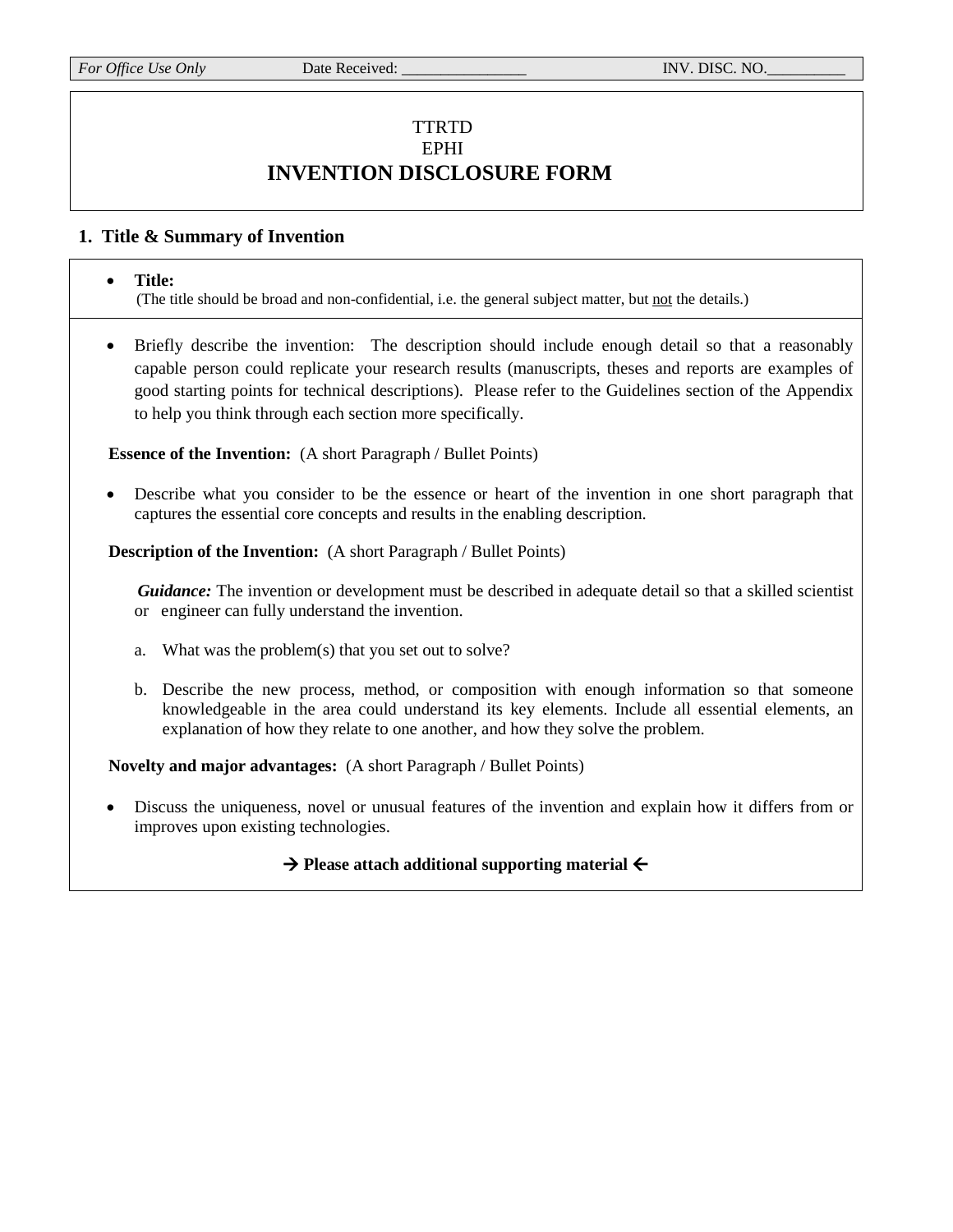| $\overline{ }$                       | Name (First)         |  | Name(Last)  |  | Citizenship:       |  |  |  |
|--------------------------------------|----------------------|--|-------------|--|--------------------|--|--|--|
| $\blacksquare$<br>$\circ$            | Position:            |  | Department: |  | <b>Work Phone:</b> |  |  |  |
| $\epsilon$<br>$\mathbf{\omega}$<br>> | <b>Work Address:</b> |  |             |  | Email:             |  |  |  |
| $\epsilon$                           | Home Address:        |  |             |  |                    |  |  |  |
|                                      |                      |  |             |  |                    |  |  |  |
| $\mathbf{\Omega}$                    | Name (First)         |  | Name(Last)  |  | Citizenship:       |  |  |  |
| $\circ$                              | Position:            |  | Department: |  | <b>Work Phone:</b> |  |  |  |
| $\epsilon$<br>$\omega$<br>⋗          | <b>Work Address:</b> |  |             |  | Email:             |  |  |  |
| $\mathbf{r}$                         | Home Address.        |  |             |  |                    |  |  |  |

| Position:     | Department: | Work Phone: |
|---------------|-------------|-------------|
| Work Address: |             | Email:      |
| Home Address: |             |             |

**2. Inventors** (List those thought to be inventors; see *Annex II* to add additional people)

| ო                                                                            | Name (First)  | Name(Last)  |  | Citizenship: |
|------------------------------------------------------------------------------|---------------|-------------|--|--------------|
| $\overline{\phantom{0}}$<br>$\circ$<br>س<br>⊆<br>$\omega$<br>><br>$\epsilon$ | Position:     | Department: |  | Work Phone:  |
|                                                                              | Work Address: |             |  | Email:       |
|                                                                              | Home Address: |             |  |              |

#### **3. Internal Funding** (If none, please state "NONE")

 $\frac{1}{2}$ 

Identify the source of the internal funding used to make this invention

**4. List State/Federal Funding Source**

Sponsor Name, Grant/Contract Number and (%) contribution by Grant to your invention

Sponsor Name, Grant/Contract Number and (%) contribution by Grant to your invention

Sponsor Name, Grant/Contract Number and (%) contribution by Grant to your invention



Sponsor Name, Grant/Contract Number and (%) contribution by Grant to your invention

**5. External Funding** (Name, Phone Number and e-mail, if different from above)

#### **7. Principal Investigator** (If none, please state "NONE")

Sponsor Name, Grant/Contract Number and (%) contribution by Grant to your invention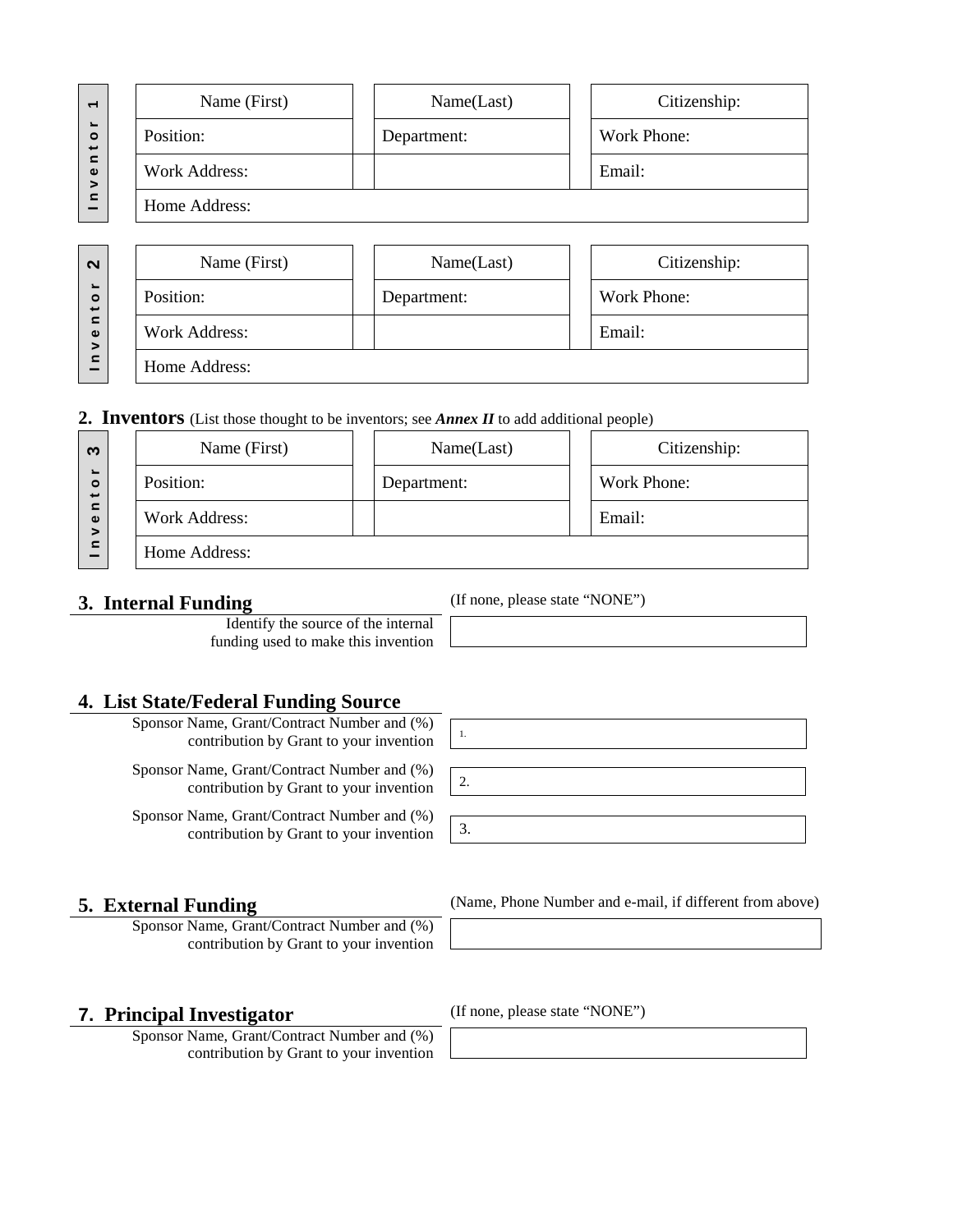# **8. Events ("Public Disclosure")**<br>Has a publication (abstract, website, ppt)

Has a publication (abstract, website, ppt)  $\begin{array}{ccc} \text{Number of the image} & \text{Number of the provided} \\ \text{Number of the image} & \text{Number of the provided} \\ \text{Number of the image} & \text{Number of the provided} \\ \end{array}$ the next month?

#### **7. Principal Investigator** (If none, please state "NONE")

Sponsor Name, Grant/Contract Number and (%) contribution by Grant to your invention

#### **9. Signatures**

**Printed Name Printed Name Printed Name Inventor 1 Signature Inventor 2 Signature Inventor 3 Signature**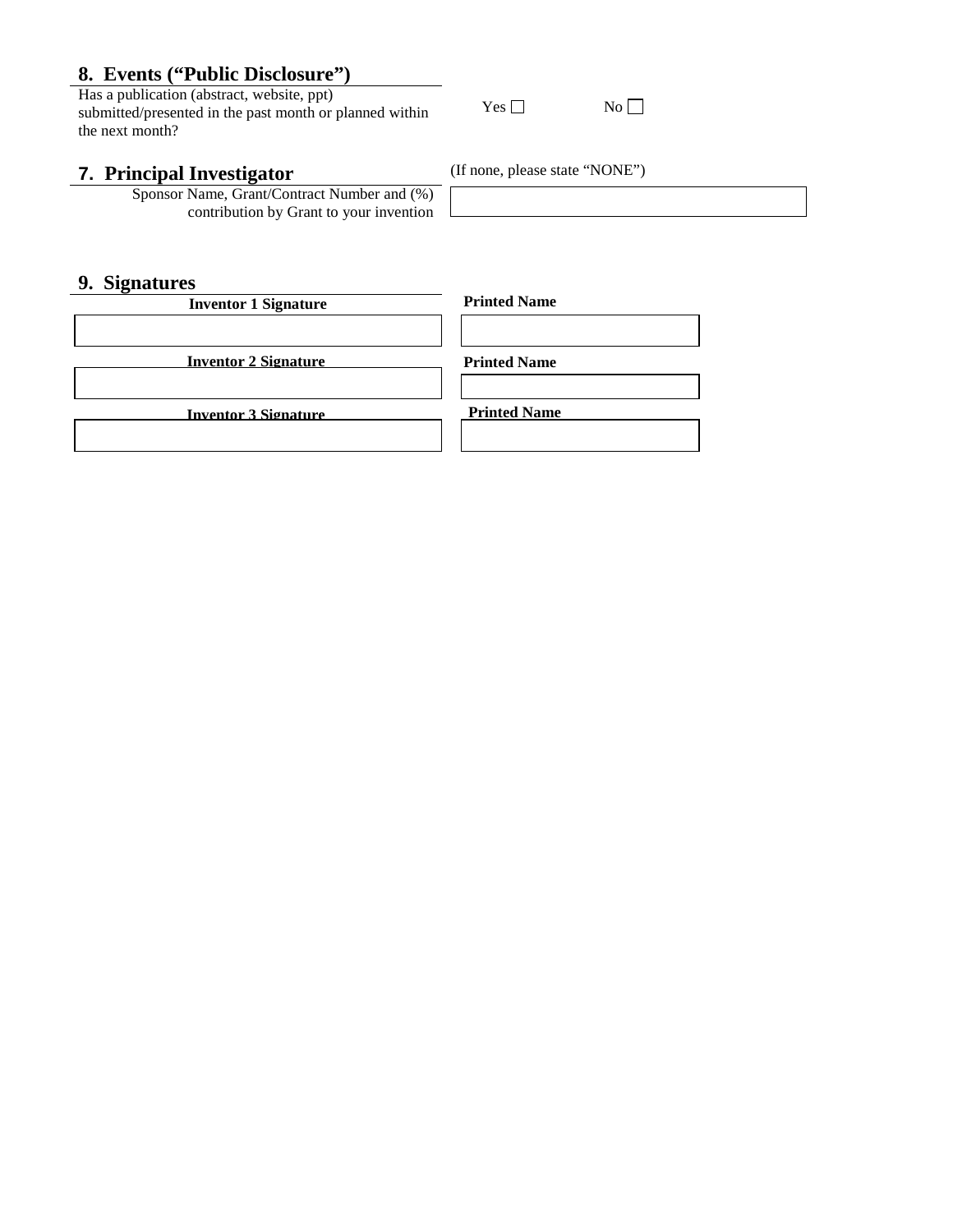#### **Annex II**

#### **Guidelines for Processing a New Invention Disclosure**

#### **1. Overview**

- Describe the process of how you arrived at your invention.
- Describe how the invention resolves the problem(s)
- List any additional advantages and features of the invention.

#### **2. Details of the Invention**

- Describe the individual components of the invention. Drawings, flow diagrams, and pseudo-code listings are always helpful, so feel free to attach as many as you like. If you use an unusual term or an ordinary term in an unusual way, please define or describe the term.
- Are any of these component parts new? If so, which ones?

#### **3. Alternatives**

- Could any processes be omitted changed or substituted with similar one without changing the overall invention? How?
- Can your invention be used for anything other than its intended application or environment?

#### **4. Limitations: When will the invention not work?**

- Are there any critical characteristics or ranges of size, weight, pressure, etc. for any of the parts of your invention?
- What other invention/technology compete with or work like the invention?

#### **5. Invention Process**

- When did you first begin to work on the invention? When did you come up with the idea for the invention?
- Has a description of the invention ever been published, by you or anyone else? If so, when and where?
- Has the invention ever been shown or used in public, or presented at a trade show, seminar, or in a technical presentation?
- If so, where and when?
- Has the invention ever been offered to a possible customer, for sale, testing, or evaluation? If so where and when?
- Has the invention ever been used experimentally or evaluated by a third party? If so, describe when and where?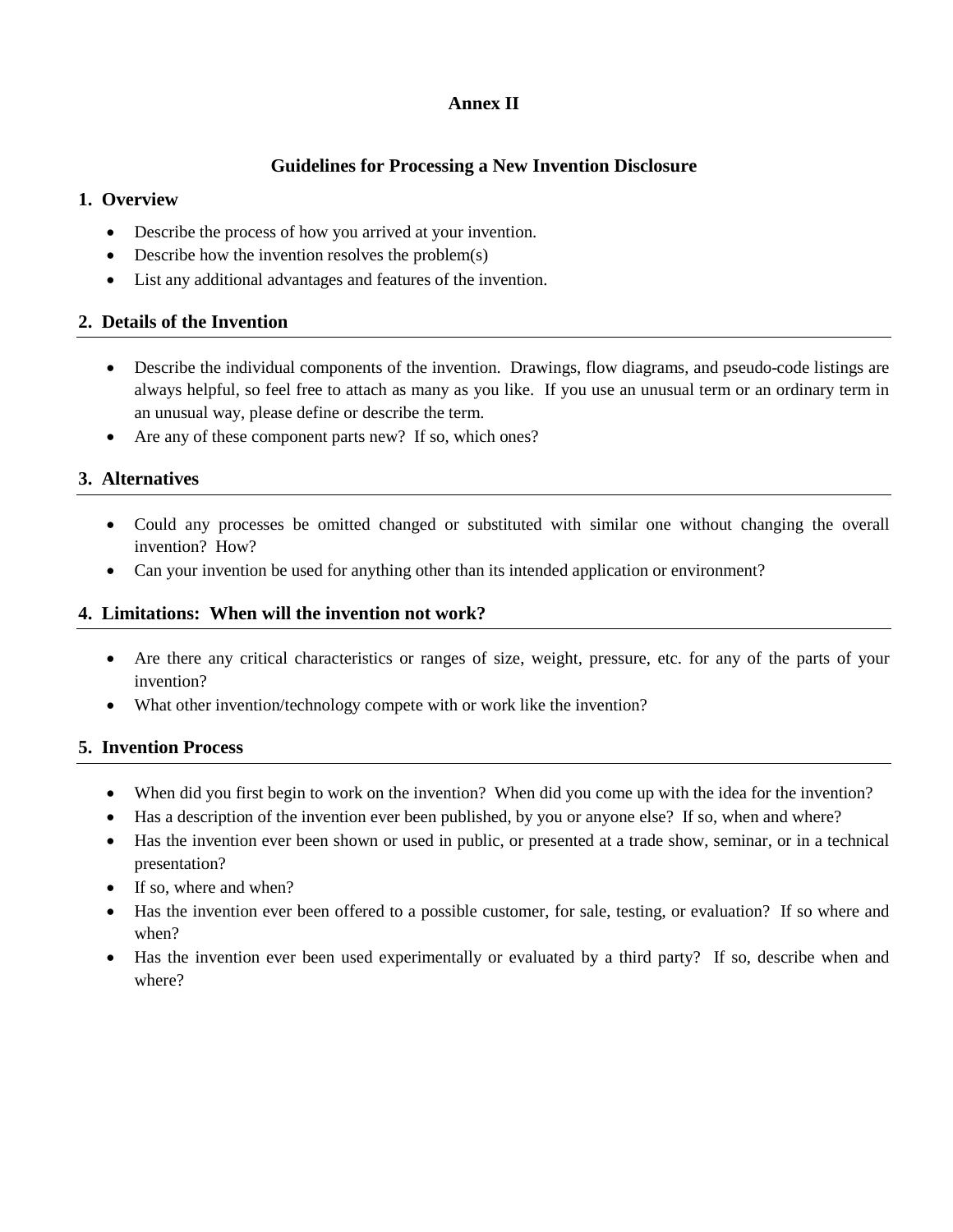# Annex III

#### **NON-DISCLOSURE AGREEMENT**

| This Agreement is entered into as of                                                                      |                       | ("Effective Date"), between EPHI-TTRTD, a non- |        |    |                    |    |
|-----------------------------------------------------------------------------------------------------------|-----------------------|------------------------------------------------|--------|----|--------------------|----|
| profit, research institution, having an office at Addis Ababa, Ethiopia (hereinafter called "TTRTD"), and |                       |                                                |        |    |                    |    |
|                                                                                                           | <b>COMPANY</b>        | NAME),                                         | having | an | office             | at |
|                                                                                                           | (hereinafter called " |                                                |        |    | " "COMPANY NAME"). |    |

WHEREAS, TTRTD and (**COMPANY NAME)** hereinafter referred to as the party and/or the parties, wish to have discussions on and explore possibilities for cooperation in the field of research and development of  $\qquad \qquad$  and consequently will exchange certain proprietary information relating to their respective know-how, products and businesses for the purpose of evaluating a possible collaboration;

NOW, THEREFORE, in consideration of the promises recited herein, each party hereto agrees to disclose and to receive information as applicable in a manner consistent with the following provisions:

- 1. "Confidential Subject Matter" shall mean any and all information, know-how and data, technical or non-technical, disclosed or provided by one party to the other, whether disclosed or provided in oral, written, graphic, photographic, electronic or any other form, except for subject matter and information:
	- a. that is or becomes generally known or available to the public without breach of this Agreement;
	- b. that is known to the receiving party at the time of disclosure, or as evidenced by written records of the receiving party;
	- c. that is known or independently developed by the receiving party and can be proven as such through written records of the receiving party;
	- d. that is disclosed to the receiving party in good faith by a third party who has an independent right to such subject matter and information;
	- e. that is required to be disclosed by law.
- 2. Any information disclosed in oral or other intangible form under this Agreement shall be identified as "Confidential Subject Matter" at the time of disclosure and shall be confirmed in written summary form marked "Confidential Subject Matter " and transmitted to the receiving party within 30 days after its disclosure to the receiving party. Each party retains the right to refuse receipt of written material which it does not consider to be essential to the completion of the project or which it believes to be improperly designated as Confidential Subject Matter, or for any other reason.
- 3. The parties agree to hold in confidence and withhold from third parties any and all Confidential Subject Matter disclosed by one party to the other, on or after the Effective Date of this Agreement, and to use Confidential Subject Matter only for the purposes set forth in this Agreement, unless the originating party agrees in writing to a change of purpose.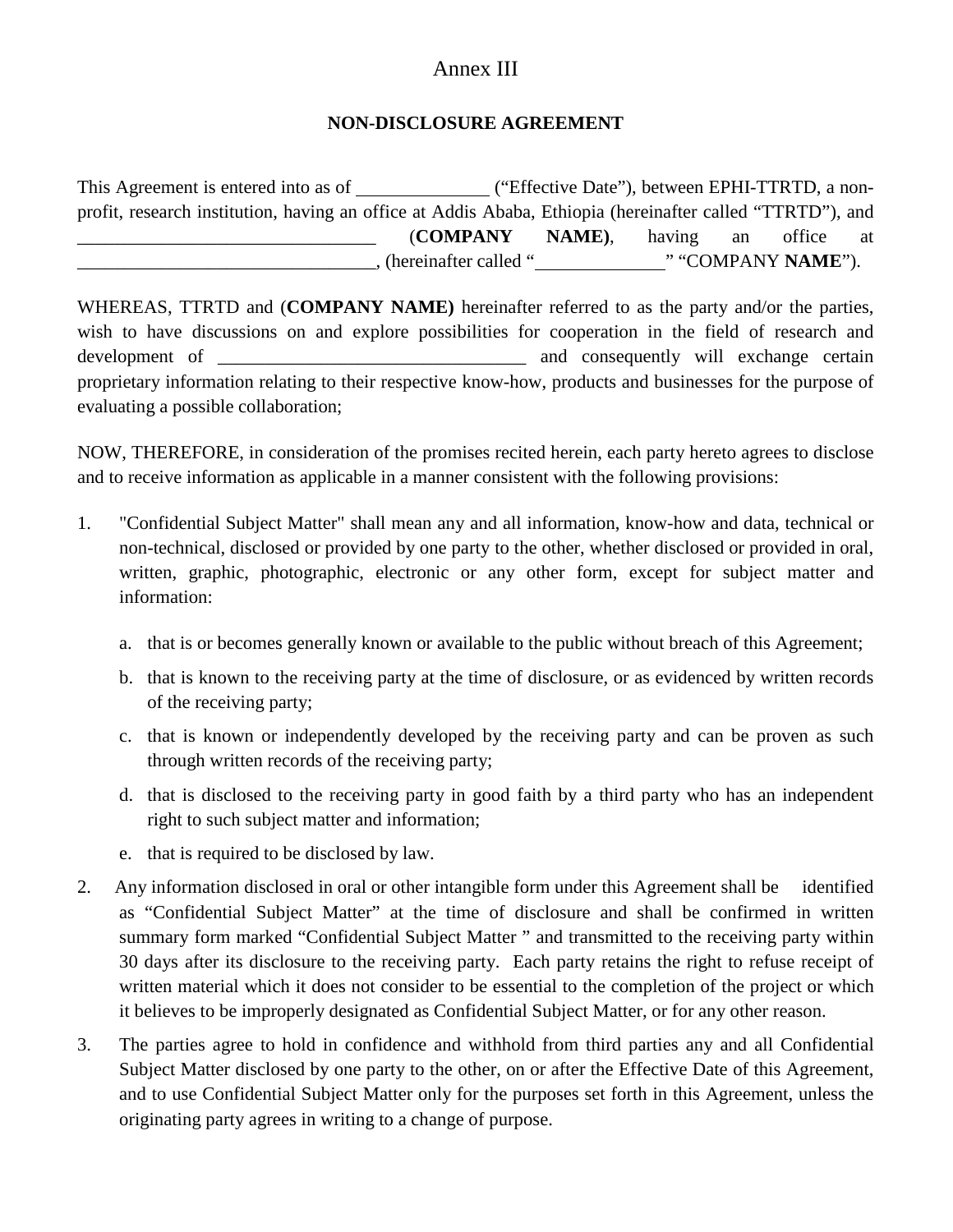- 4. Each receiving party agrees to take reasonable and appropriate measures to safeguard any Confidential Subject Matter received from the disclosing party from unauthorized use, publication or disclosure to others, and to limit access to Confidential Subject Matter to those employees within the receiving party's organization who reasonably require such access in order to accomplish the purposes stated above. The above obligations relating to use and disclosure shall be satisfied by the receiving party affording the Confidential Subject Matter the degree of care normally used by the receiving party in the protection of its own Confidential Subject Matter of like quality, but in any event, no less than reasonable care.
- 5. Unless otherwise specified in writing, all Confidential Subject Matter remains the disclosing party's property. Immediately upon request of the disclosing party or within thirty (30) days from the date of termination or expiration of this Agreement, the receiving party agrees to cease using the Confidential Subject Matter and to return or destroy all Confidential Subject Matter received from the disclosing party. Either party shall be permitted to retain one copy of the other party's written Confidential Subject Matter, which the receiving party may keep solely to monitor its obligation under this Agreement.
- 6. The term of this Agreement shall be for one (1) year from the Effective Date ("Expiration"). The receiving party shall hold all Confidential Subject Matter confidential for two (2) years from the date of Expiration.
- 7. Nothing contained in this Agreement shall be construed as an obligation to enter into any further agreement concerning the Confidential Subject Matter. No license, right or options under any patent, copyright, trademark, mask works, or equivalent rights are granted by this Agreement.
- 8. Each party agrees not to file any patent applications claiming any information, developments, discoveries, technologies, inventions and the like arising from the use of Confidential Subject Matter or that could not have been made, developed or discovered but for access to Confidential Subject Matter.
- 9. Neither party shall make use of this Agreement, or use the other's name or that of any member of the other's staff for publicity or advertising purposes without prior written approval of the other party.
- 10. Should any court of competent jurisdiction later consider any provisions of this Agreement to be invalid, illegal, or unenforceable, such provisions shall be considered severed from this Agreement. All other provisions, rights, and obligations shall continue without regard to the severed provision, provided that the remaining provisions of this Agreement are in accordance with the intentions of the parties.
- 11. The validity, interpretation and performance of this Agreement and any dispute connected herewith shall be governed and construed in accordance with the laws of the Country.